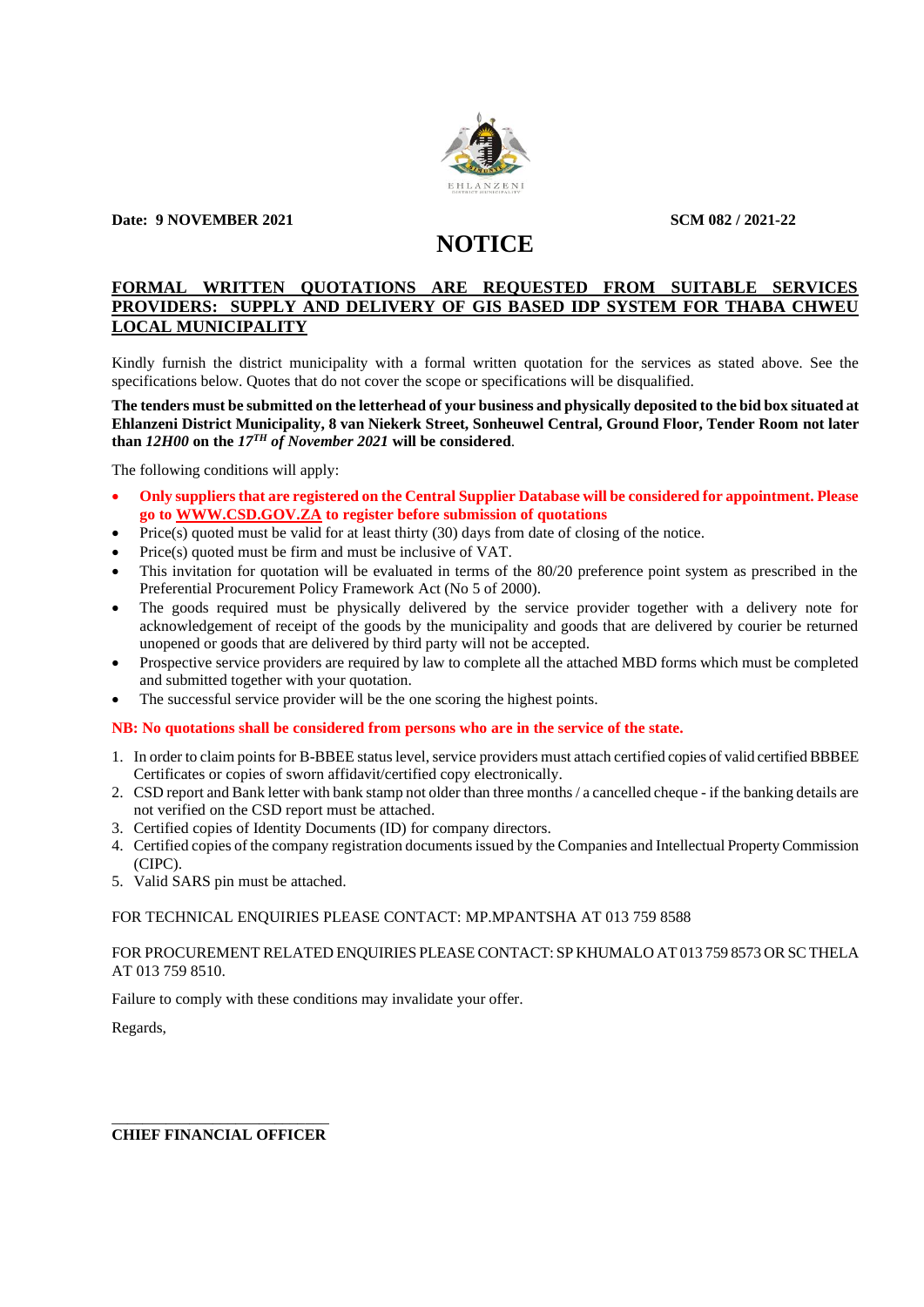# **TERMS OF REFERENCE**

# **FOR THE**

# **GIS - BASED INTEGRATED DEVELOPMENT PLANNING SYSTEM**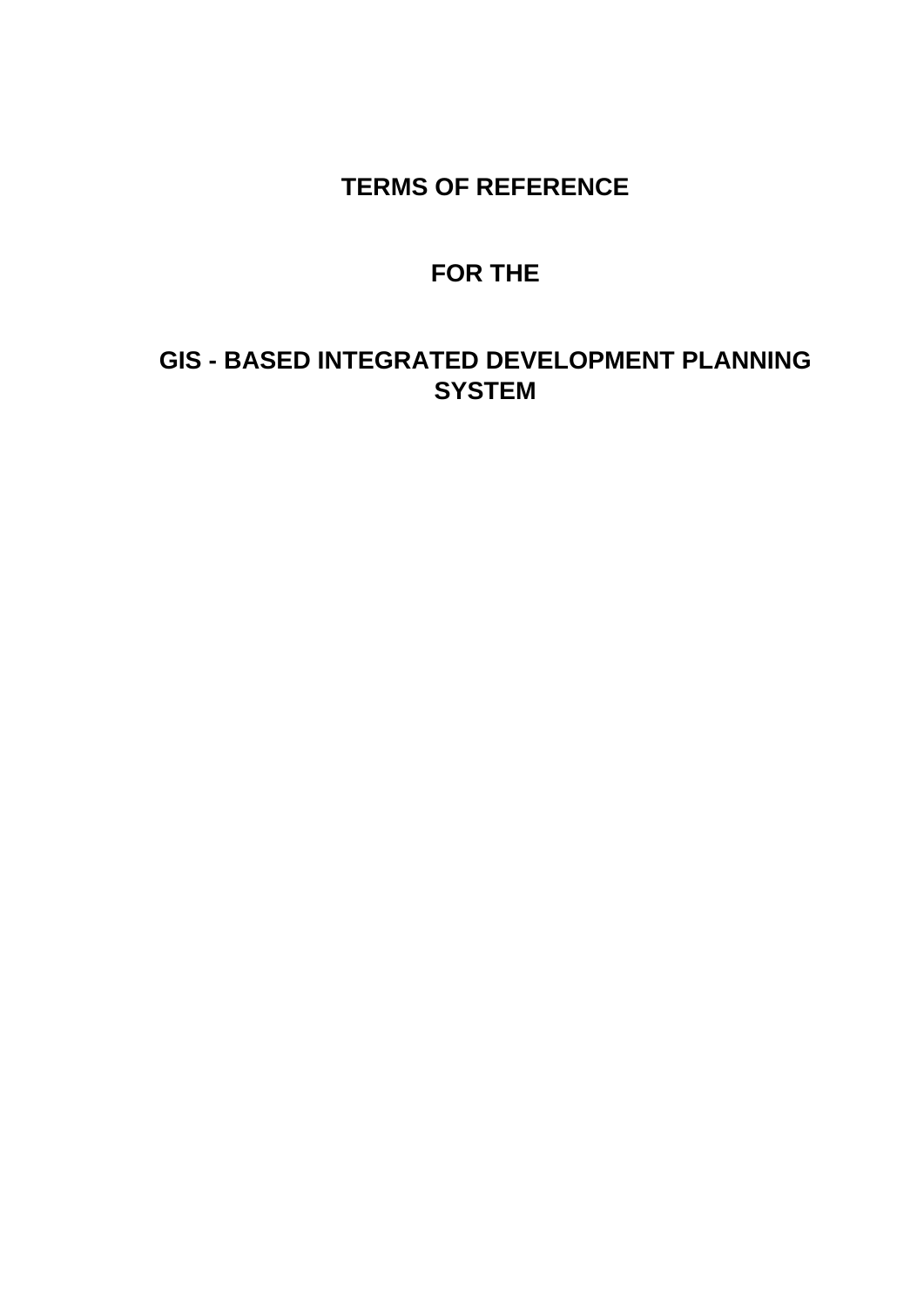## **Background**

"Failing to plan is Planning to fail"

Planning is the single most important task of management and leadership of an organisation. Strategic Planning determines where an organisation is moving to over the next five (5) years. It is a systematic process through which an organisation agrees on and builds commitment to priorities that are essential to its mission and responsive to the operating environment.

The Integrated Development Planning (IDP) process is a process through which municipalities prepare strategic development plans for a five-year period. An IDP is a principal document for Local Government, used to guide the developmental agenda and municipal budgets, land use development, management and promotion of local economic development and institutional transformation in a consultative and systematic manner.

Strategic alignment of all key processes with the strategic plan is a requirement for successful implementation of the municipal strategy. In the context of local government, the strategic plan is the Integrated Development Plan (IDP) of the municipality. The budget is the provision of resources for the implementation of the strategy (IDP), whilst the Service Delivery and Budget Implementation Plan (SDBIP) is the annual implementation plan for the strategy. Quarterly Performance review processes provides for the monitoring of the implementation of the SDBIP. Performance agreements signed by the Municipal Manager and the Section 56 Managers, as well as the annual performance appraisal process is used for rewarding performance on implementation of the strategy.

The alignment of IDP processes between different spheres of government are critical to make sure that service delivery is attained and thus planning becomes critical for the District and its local municipalities. The District framework ensures that planning and IDP processes are not in contrast but rather complementary and aligned with key documents for development in local government. The District Framework gives direction in which the municipalities' IDPs should follow and drive integrated development planning within the District area of jurisdiction.

The plan must identify the plans and planning requirements binding in terms of national and provincial legislation on the district.

## **Phases of the IDP, Budget and Performance Management Process**

All Municipalities within Ehlanzeni District agreed to adhere to the following time frames of different phases for the IDP process in the district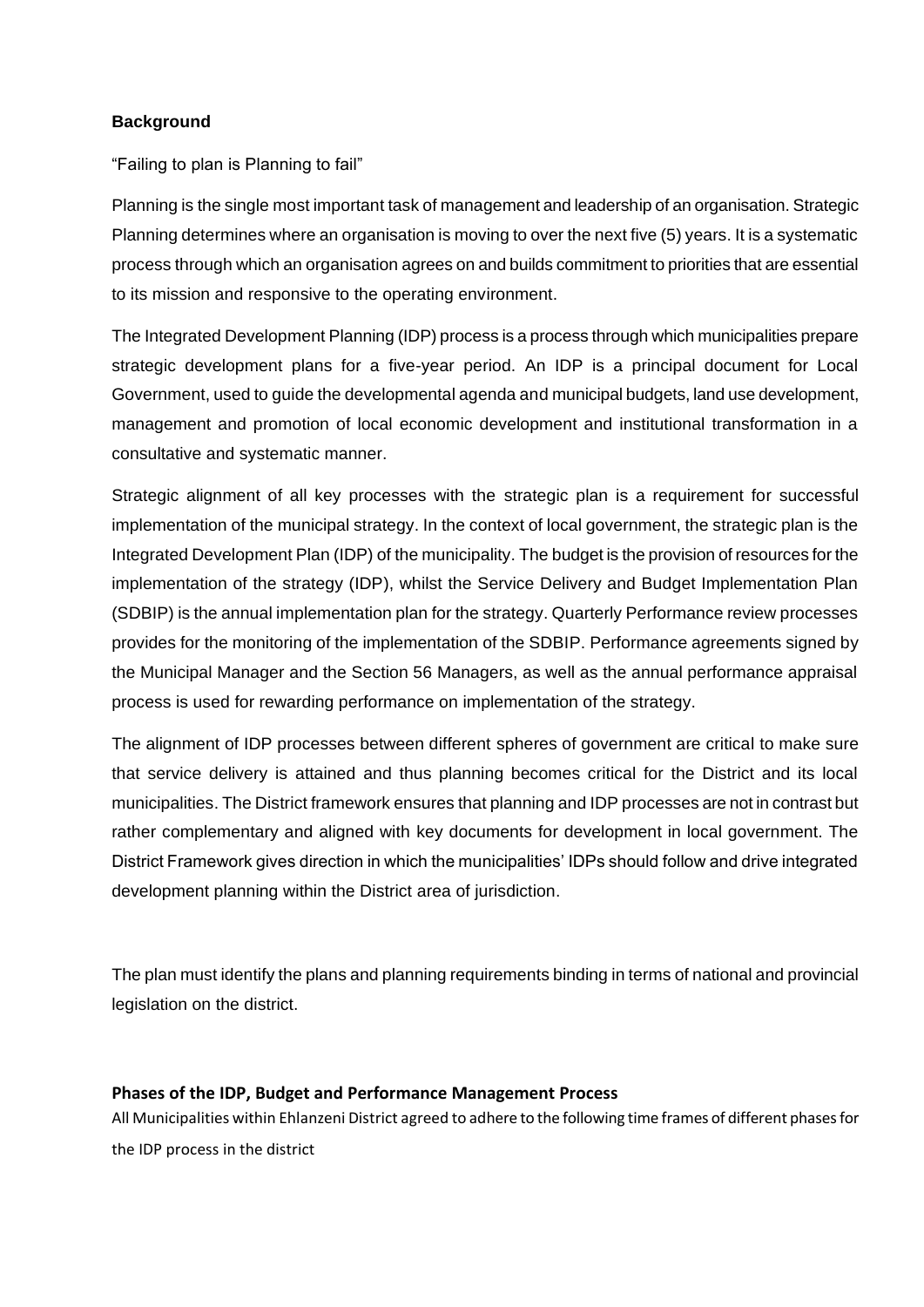*Figure 1: Phases of IDP, Budget & Performance Management Process Plan*

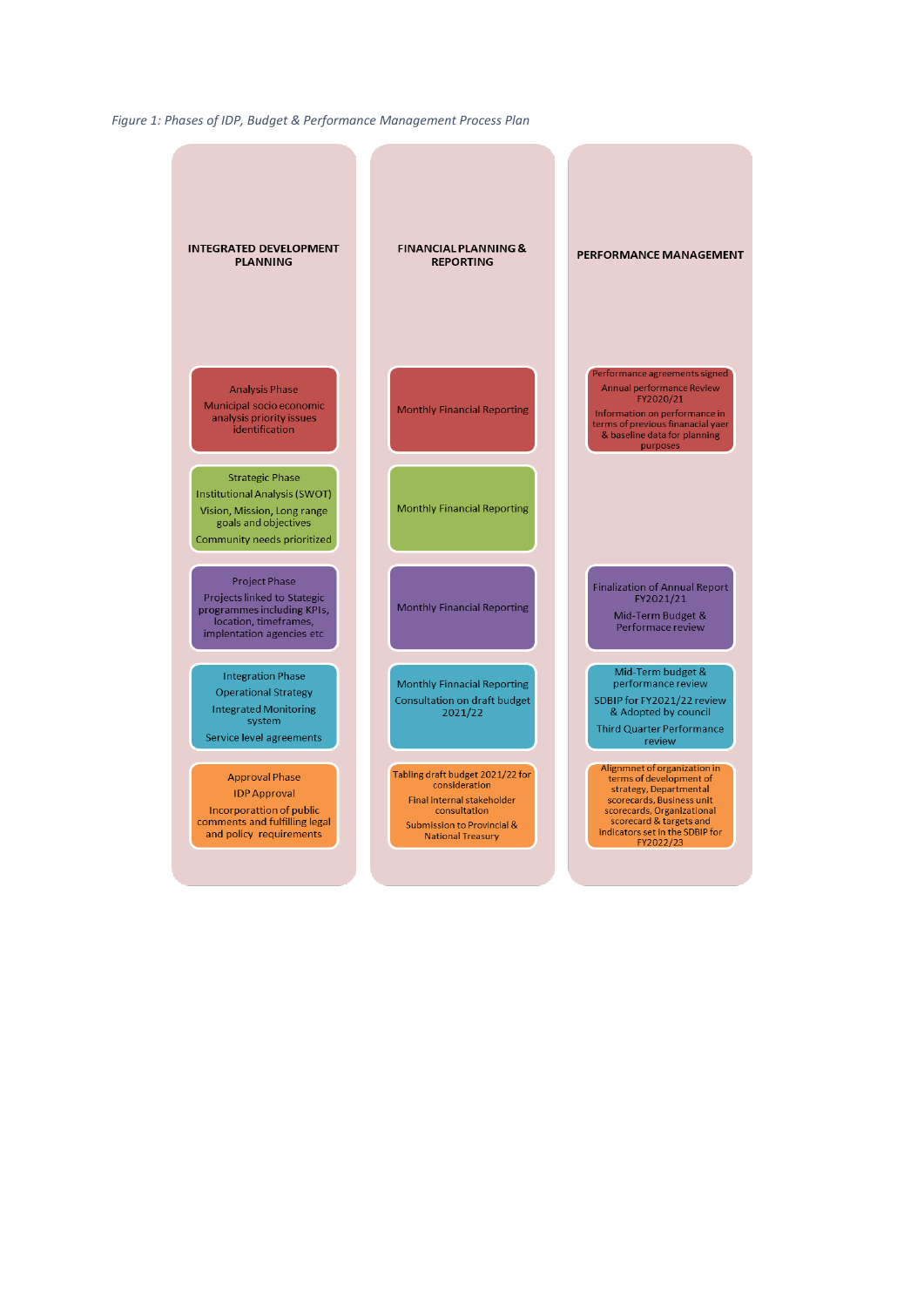## **Deliverables**

- 1. GIS- based Strategic Planning system that will allow the municipality to implement its integrated development planning processes
- 2. Fully Functional Integrated system that follows the IDP phases and workflow
- 3. Data dashboard for ease planning and monitoring processes
- 4. Visualisation of the spatial distribution of the community needs
- 5. Visualisation of the spatial distribution of the proposed/approved IDP projects in relation to community needs and development proposals from the various sector plans.
- 6. Visualization of implemented and unimplemented projects
- 7. Visualisation of sector department projects and parastatals
- 8. System that provides a platform for prioritisation of the IDP projects
- 9. System must incorporate the spatial view of the sector plans and other related plans or studies.
- 10. Demographic overview and basic services status quo.

### **Scope of work**

- 1. Status Quo Assessment including rapid audit and analysis of data sources, datasets/bases etc.
- 2. Data Model Strategy and Development.
- 3. Workshop on validation of results and presentation of draft data model strategy.
- 4. Visualization of the system and dashboard including the required automated reports for senior management and councillors.
- 5. Testing of the system and related input and output processes.
- 6. Finetuning of the visualisation of the system and process optimization.
- 7. Training and change management on data-driven planning, budgeting, monitoring and reporting.
- 8. Pilot documentation and development of blue print for replication and scaling up

## **The service provider shall meet with the relevant officials of the Department to,** *inter alia:*

- confirm the scope of work and methodologies;
- agree on the time frames for the deliverables;
- establish a Project Steering Committee (PSC);
- agree on stakeholder groupings to be included in the consultation process; and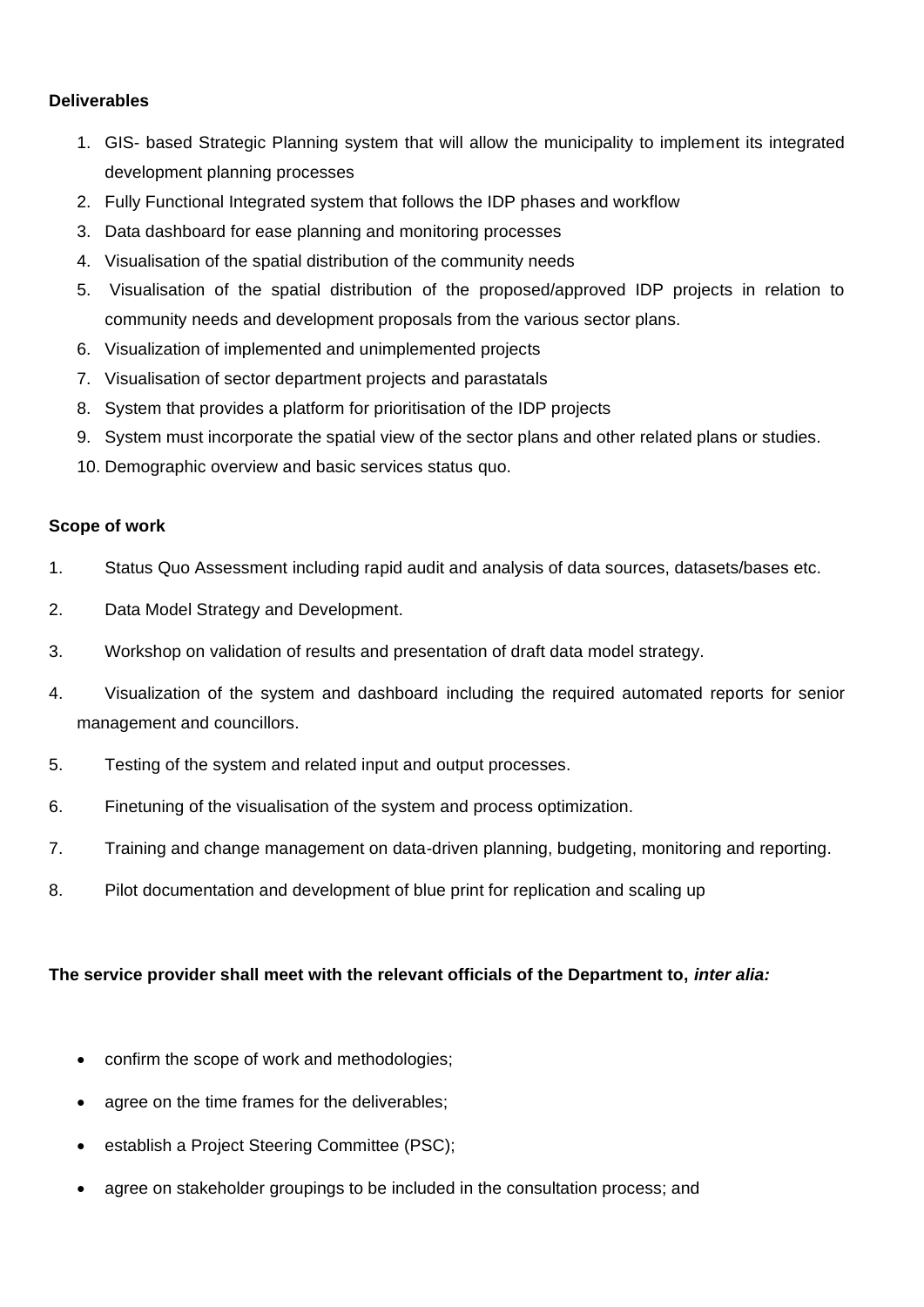• confirm communication channels between the service provider and the Municipality, as well as with other internal and external stakeholders.

To this end, the service provider must compile and submit for approval by the Municipality, a Project Inception Report entailing aspects including those listed above.

## **Meetings**

- The service provider will hold regular meetings, the frequency of which will be determined at the project inception meeting and may be on the basis of project milestones. However, meetings between the service provider and Municipality's project manager may be requested from time to time.
- The service provider shall provide the secretariat for all the meetings and workshop proceedings.

## **Functionality**

• *Provide appointment letter where appointed for a similar project*

## **Project Team Expertise**

- Knowledge and experience with IDP process in Local Government
- Experience in development planning
- GISc qualifications and at least 10yrs experience in GISc
- Proof of registration with South African Geomatics Council
- Experience in development of GIS based systems
- Persons proposed for these projects must be identified and supported by CV's of one page each to be included in an appendix. Brief capability statements must be given for each designated team member, emphasizing recent experience relevant to the task envisaged.

## **Special Conditions**

- 1. The proposed system must be able to integrate with the current system which was developed using Esri software
- 2. The bidder must provide evidence that they have done Esri software integration in past completed projects
- 3. All spatial components of the system should be in Esri format as that is the existing software that the institution is using for all its spatial related systems.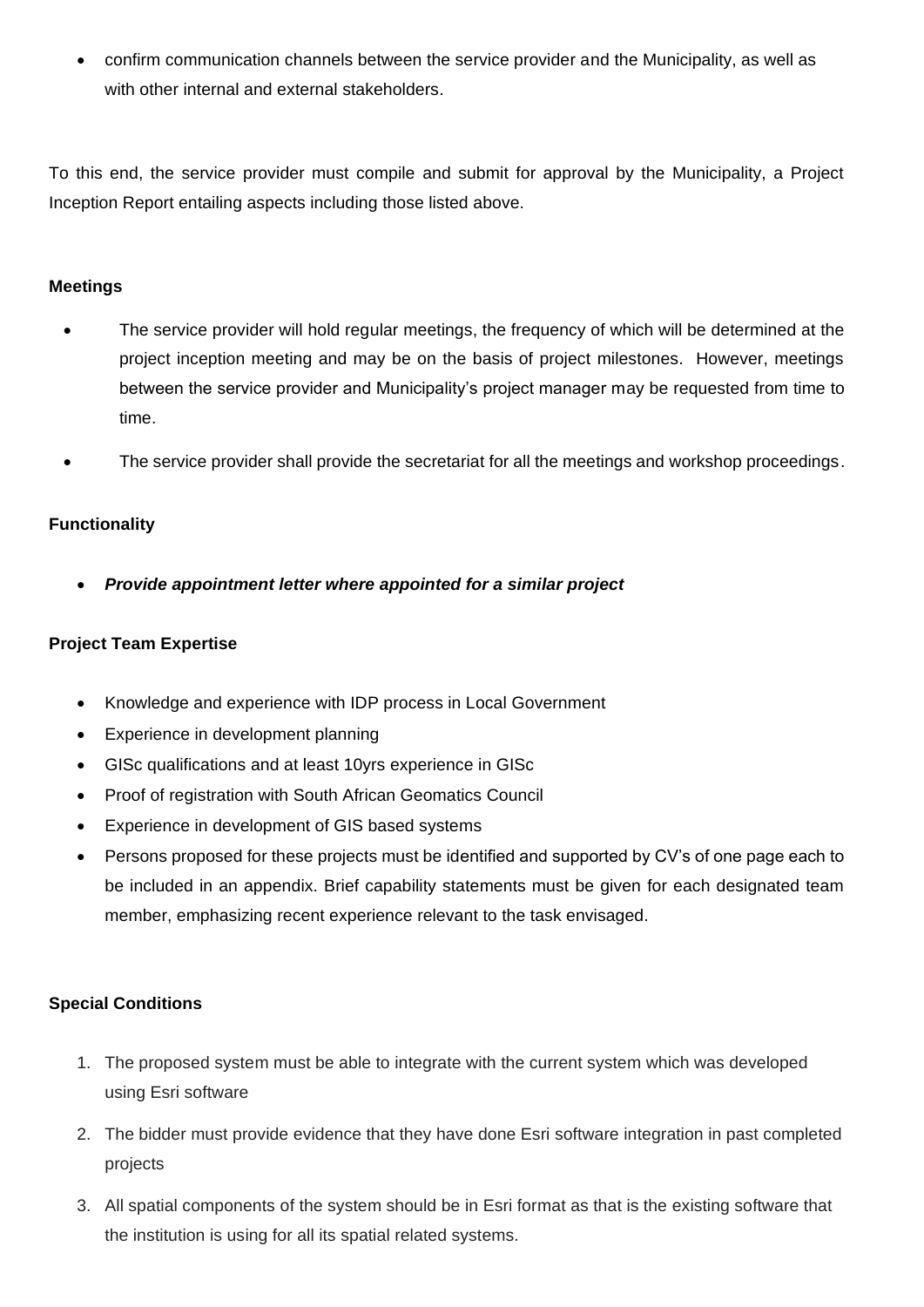- 4. The service provider should take into account that all product outputs will be the *property* of Ehlanzeni District Municipality.
- **NB: The total quoted amount for the above items should be transferred to the MBD1 as the TOTAL BID PRICE with a clear cost break down for all three items, failure to complete the TOTAL BID PRICE will render your bid to be non-responsive and will be disqualified.**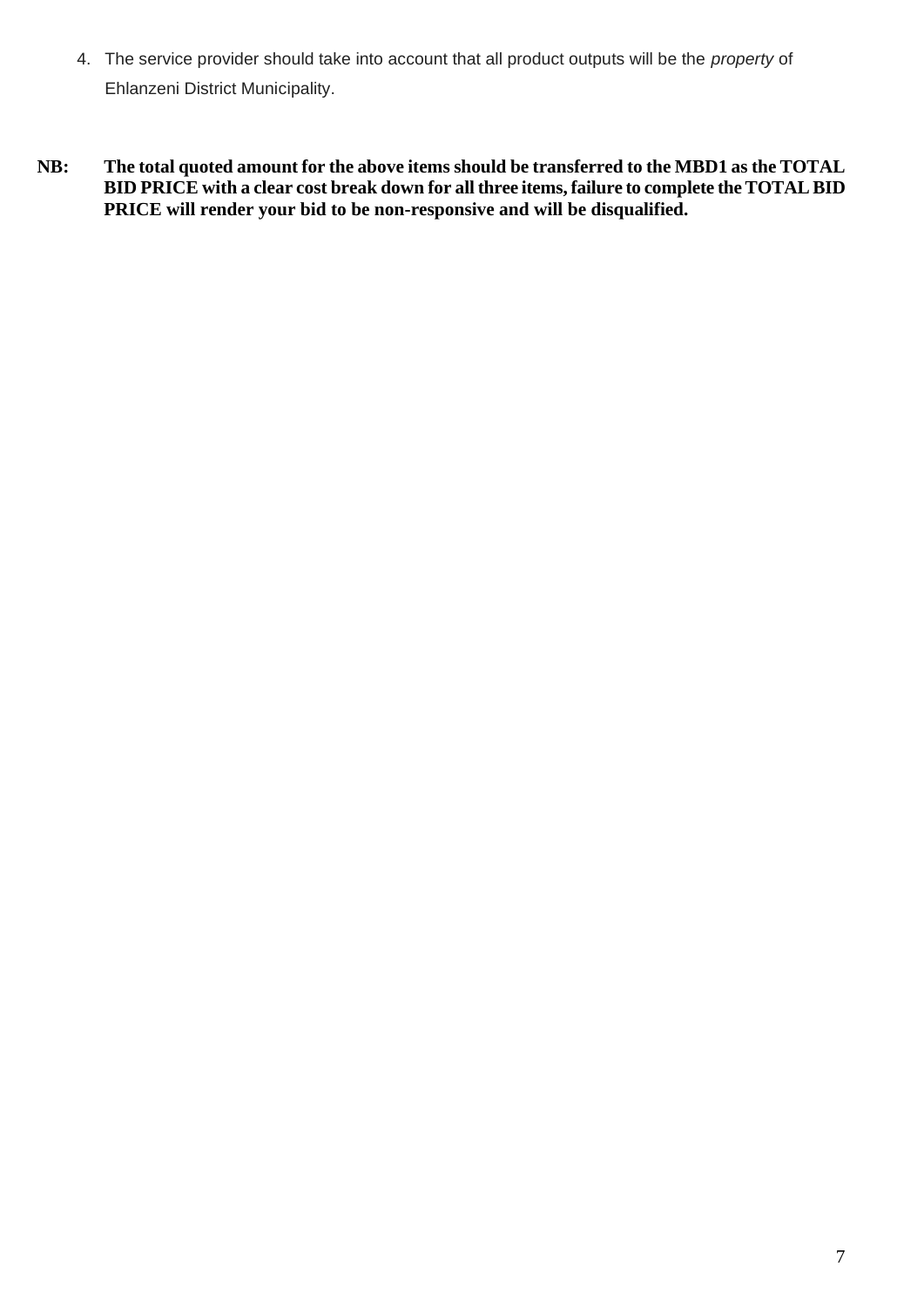# **PART A INVITATION TO BID**

|                                                                                               | YOU ARE HEREBY INVITED TO BID FOR REQUIREMENTS OF THE EHLANZENI DISTRICT MUNICIPALITY                                                                                                                                        |                                            |           |                  |             |                                                                                                   |                         |              |                                                  |
|-----------------------------------------------------------------------------------------------|------------------------------------------------------------------------------------------------------------------------------------------------------------------------------------------------------------------------------|--------------------------------------------|-----------|------------------|-------------|---------------------------------------------------------------------------------------------------|-------------------------|--------------|--------------------------------------------------|
| <b>BID NUMBER:</b>                                                                            | SCM 082 / 2021-22                                                                                                                                                                                                            | <b>CLOSING DATE:</b>                       |           | 17 NOVEMBER 2021 |             |                                                                                                   | <b>CLOSING TIME:</b>    |              | 12H00                                            |
| <b>DESCRIPTION</b>                                                                            | FORMAL WRITTEN QUOTATIONS ARE REQUESTED FROM SUITABLE SERVICES PROVIDERS: SUPPLY AND DELIVERY OF GIS<br><b>BASED IDP SYSTEM.</b>                                                                                             |                                            |           |                  |             |                                                                                                   |                         |              |                                                  |
|                                                                                               | A PURCHASE ORDER/AN APPOINTMENT LETTER WILL BE ISSUED TO THE SUCCESSFUL BIDDER                                                                                                                                               |                                            |           |                  |             |                                                                                                   |                         |              |                                                  |
|                                                                                               | The tenders must be submitted on the letterhead of your business and physically deposited to the bid box situated at Ehlanzeni District<br>Municipality, 8 van Niekerk Street, Sonheuwel Central, Tender Room, Ground Floor. |                                            |           |                  |             |                                                                                                   |                         |              |                                                  |
| <b>SUPPLIER INFORMATION</b>                                                                   |                                                                                                                                                                                                                              |                                            |           |                  |             |                                                                                                   |                         |              |                                                  |
| NAME OF BIDDER                                                                                |                                                                                                                                                                                                                              |                                            |           |                  |             |                                                                                                   |                         |              |                                                  |
| POSTAL ADDRESS                                                                                |                                                                                                                                                                                                                              |                                            |           |                  |             |                                                                                                   |                         |              |                                                  |
| STREET ADDRESS                                                                                |                                                                                                                                                                                                                              |                                            |           |                  |             |                                                                                                   |                         |              |                                                  |
| <b>TELEPHONE NUMBER</b>                                                                       |                                                                                                                                                                                                                              | CODE                                       |           |                  |             | <b>NUMBER</b>                                                                                     |                         |              |                                                  |
| <b>CELLPHONE NUMBER</b>                                                                       |                                                                                                                                                                                                                              |                                            |           |                  |             |                                                                                                   |                         |              |                                                  |
| <b>FACSIMILE NUMBER</b>                                                                       |                                                                                                                                                                                                                              | CODE                                       |           |                  |             | <b>NUMBER</b>                                                                                     |                         |              |                                                  |
| <b>E-MAIL ADDRESS</b>                                                                         |                                                                                                                                                                                                                              |                                            |           |                  |             |                                                                                                   |                         |              |                                                  |
| <b>VAT REGISTRATION NUMBER</b>                                                                |                                                                                                                                                                                                                              |                                            |           |                  |             |                                                                                                   |                         |              |                                                  |
| TAX COMPLIANCE STATUS                                                                         |                                                                                                                                                                                                                              | TCS PIN:                                   |           |                  | <b>OR</b>   | CSD No:                                                                                           |                         |              |                                                  |
| <b>B-BBEE STATUS LEVEL</b><br><b>VERIFICATION CERTIFICATE</b><br><b>[TICK APPLICABLE BOX]</b> |                                                                                                                                                                                                                              | $\Box$ Yes<br>7 No                         |           |                  | AFFIDAVIT   | <b>B-BBEE STATUS</b><br><b>LEVEL SWORN</b>                                                        | $\Box$ Yes<br>$\Box$ No |              |                                                  |
|                                                                                               | [A B-BBEE STATUS LEVEL VERIFICATION CERTIFICATE/SWORN AFFIDAVIT (FOR EMES & QSEs) MUST BE SUBMITTED IN ORDER                                                                                                                 |                                            |           |                  |             |                                                                                                   |                         |              |                                                  |
| ARE YOU THE ACCREDITED<br>FOR THE GOODS /SERVICES<br><b><i>NORKS OFFERED?</i></b>             | TO QUALIFY FOR PREFERENCE POINTS FOR B-BBEE]<br>REPRESENTATIVE IN SOUTH AFRICA                                                                                                                                               | $\Box$ Yes<br><b>IF YES ENCLOSE PROOFI</b> | $\Box$ No |                  |             | ARE YOU A FOREIGN<br><b>BASED SUPPLIER FOR</b><br>THE GOODS<br><b>/SERVICES/WORKS</b><br>OFFERED? |                         | $\Box$ Yes   | $\Box$ No<br>[IF YES, ANSWER PART B:3            |
|                                                                                               | TOTAL NUMBER OF ITEMS OFFERED                                                                                                                                                                                                |                                            |           |                  |             | <b>TOTAL BID PRICE</b>                                                                            |                         | $\mathsf{R}$ |                                                  |
| <b>SIGNATURE OF BIDDER</b>                                                                    |                                                                                                                                                                                                                              |                                            |           |                  | <b>DATE</b> |                                                                                                   |                         |              |                                                  |
| <b>IS SIGNED</b>                                                                              | <b>CAPACITY UNDER WHICH THIS BID</b>                                                                                                                                                                                         |                                            |           |                  |             |                                                                                                   |                         |              |                                                  |
|                                                                                               | <b>BIDDING PROCEDURE ENQUIRIES MAY BE DIRECTED TO:</b>                                                                                                                                                                       |                                            |           |                  |             |                                                                                                   |                         |              | <b>TECHNICAL INFORMATION MAY BE DIRECTED TO:</b> |
| <b>DEPARTMENT</b>                                                                             |                                                                                                                                                                                                                              | <b>FINANCE</b>                             |           |                  |             | <b>CONTACT PERSON</b>                                                                             |                         | N PULUMO     |                                                  |
| <b>CONTACT PERSON</b>                                                                         |                                                                                                                                                                                                                              | SP KHUMALO / SC THELA                      |           |                  |             | TELEPHONE NUMBER                                                                                  |                         | 013 759 8616 |                                                  |
| TELEPHONE NUMBER                                                                              |                                                                                                                                                                                                                              | 013 759 8573 / 013 759 8510                |           |                  |             | <b>FACSIMILE NUMBER</b>                                                                           |                         |              |                                                  |
| <b>FACSIMILE NUMBER</b>                                                                       |                                                                                                                                                                                                                              |                                            |           |                  |             | <b>E-MAIL ADDRESS</b>                                                                             |                         |              | npulumo@ehlanzeni.gov.za                         |
| <b>E-MAIL ADDRESS</b>                                                                         |                                                                                                                                                                                                                              | pkhumalo@ehlanzeni.gov.za                  |           |                  |             |                                                                                                   |                         |              |                                                  |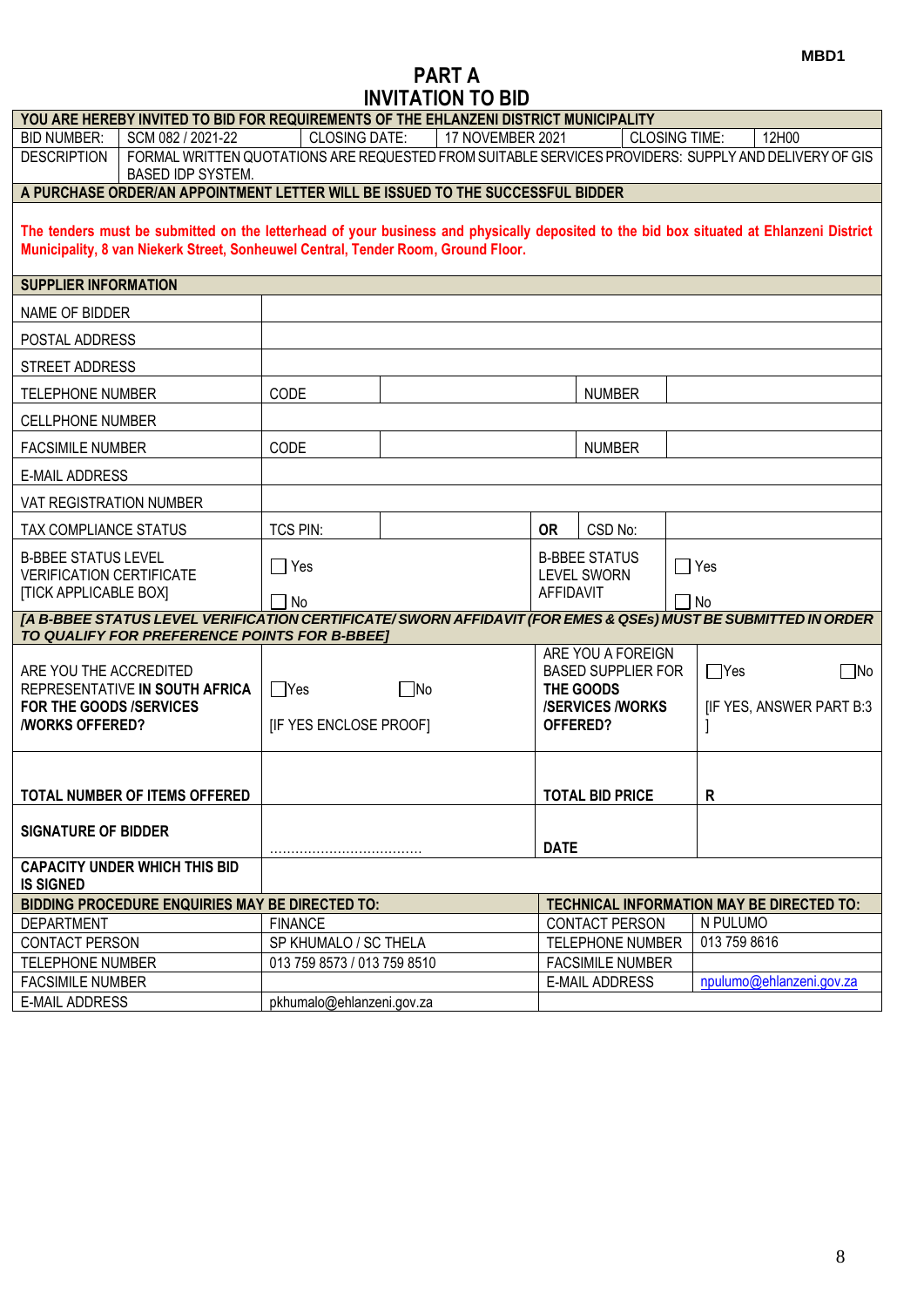## **PART B TERMS AND CONDITIONS FOR BIDDING**

| 1.               | <b>BID SUBMISSION:</b>                                                                                                                                                                                                                         |                      |
|------------------|------------------------------------------------------------------------------------------------------------------------------------------------------------------------------------------------------------------------------------------------|----------------------|
|                  | 1.1. BIDS MUST BE DELIVERED BY THE STIPULATED TIME TO THE CORRECT ADDRESS. LATE BIDS WILL NOT BE ACCEPTED FOR<br>CONSIDERATION.                                                                                                                |                      |
|                  | 1.2. THIS BID IS SUBJECT TO THE PREFERENTIAL PROCUREMENT POLICY FRAMEWORK ACT AND THE PREFERENTIAL<br>PROCUREMENT REGULATIONS, 2017, THE GENERAL CONDITIONS OF CONTRACT (GCC) AND, IF APPLICABLE, ANY OTHER<br>SPECIAL CONDITIONS OF CONTRACT. |                      |
| 2.               | <b>TAX COMPLIANCE REQUIREMENTS</b>                                                                                                                                                                                                             |                      |
| 2.1              | BIDDERS MUST ENSURE COMPLIANCE WITH THEIR TAX OBLIGATIONS.                                                                                                                                                                                     |                      |
| $2.2\phantom{0}$ | BIDDERS ARE REQUIRED TO SUBMIT THEIR UNIQUE PERSONAL IDENTIFICATION NUMBER (PIN) ISSUED BY SARS TO ENABLE<br>THE ORGAN OF STATE TO VIEW THE TAXPAYER'S PROFILE AND TAX STATUS.                                                                 |                      |
| 2.3              | APPLICATION FOR THE TAX COMPLIANCE STATUS (TCS) CERTIFICATE OR PIN MAY ALSO BE MADE VIA E-FILING. IN ORDER TO<br>USE THIS PROVISION, TAXPAYERS WILL NEED TO REGISTER WITH SARS AS E-FILERS THROUGH THE WEBSITE<br>WWW.SARS.GOV.ZA.             |                      |
|                  | 2.4 FOREIGN SUPPLIERS MUST COMPLETE THE PRE-AWARD QUESTIONNAIRE IN PART B:3.                                                                                                                                                                   |                      |
| 2.5              | BIDDERS MAY ALSO SUBMIT A PRINTED TCS CERTIFICATE TOGETHER WITH THE BID.                                                                                                                                                                       |                      |
| 26               | IN BIDS WHERE CONSORTIA / JOINT VENTURES / SUB-CONTRACTORS ARE INVOLVED; EACH PARTY MUST SUBMIT A<br>SEPARATE TCS CERTIFICATE / PIN / CSD NUMBER.                                                                                              |                      |
| 2.7              | WHERE NO TCS IS AVAILABLE BUT THE BIDDER IS REGISTERED ON THE CENTRAL SUPPLIER DATABASE (CSD), A CSD<br>NUMBER MUST BE PROVIDED.                                                                                                               |                      |
| 3.               | <b>QUESTIONNAIRE TO BIDDING FOREIGN SUPPLIERS</b>                                                                                                                                                                                              |                      |
|                  | 3.1. IS THE ENTITY A RESIDENT OF THE REPUBLIC OF SOUTH AFRICA (RSA)?                                                                                                                                                                           | $\Box$ YES $\Box$ NO |
|                  | 3.2. DOES THE ENTITY HAVE A BRANCH IN THE RSA?                                                                                                                                                                                                 | $\Box$ YES $\Box$ NO |
|                  | 3.3. DOES THE ENTITY HAVE A PERMANENT ESTABLISHMENT IN THE RSA?                                                                                                                                                                                | $\Box$ YES $\Box$ NO |
|                  | 3.4. DOES THE ENTITY HAVE ANY SOURCE OF INCOME IN THE RSA?                                                                                                                                                                                     | $\Box$ YES $\Box$ NO |
|                  | 3.5. IS THE ENTITY LIABLE IN THE RSA FOR ANY FORM OF TAXATION?                                                                                                                                                                                 | $\Box$ YES $\Box$ NO |
|                  | IF THE ANSWER IS "NO" TO ALL OF THE ABOVE, THEN IT IS NOT A REQUIREMENT TO REGISTER FOR A TAX COMPLIANCE STATUS<br>SYSTEM PIN CODE FROM THE SOUTH AFRICAN REVENUE SERVICE (SARS) AND IF NOT REGISTER AS PER 2.3 ABOVE.                         |                      |
|                  | NB: FAILURE TO PROVIDE ANY OF THE ABOVE PARTICULARS MAY RENDER THE BID INVALID.<br>NO BIDS WILL BE CONSIDERED FROM PERSONS IN THE SERVICE OF THE STATE.                                                                                        |                      |

| SIGNATURE OF BIDDER:                     |  |
|------------------------------------------|--|
| CAPACITY UNDER WHICH THIS BID IS SIGNED: |  |
| DATE:                                    |  |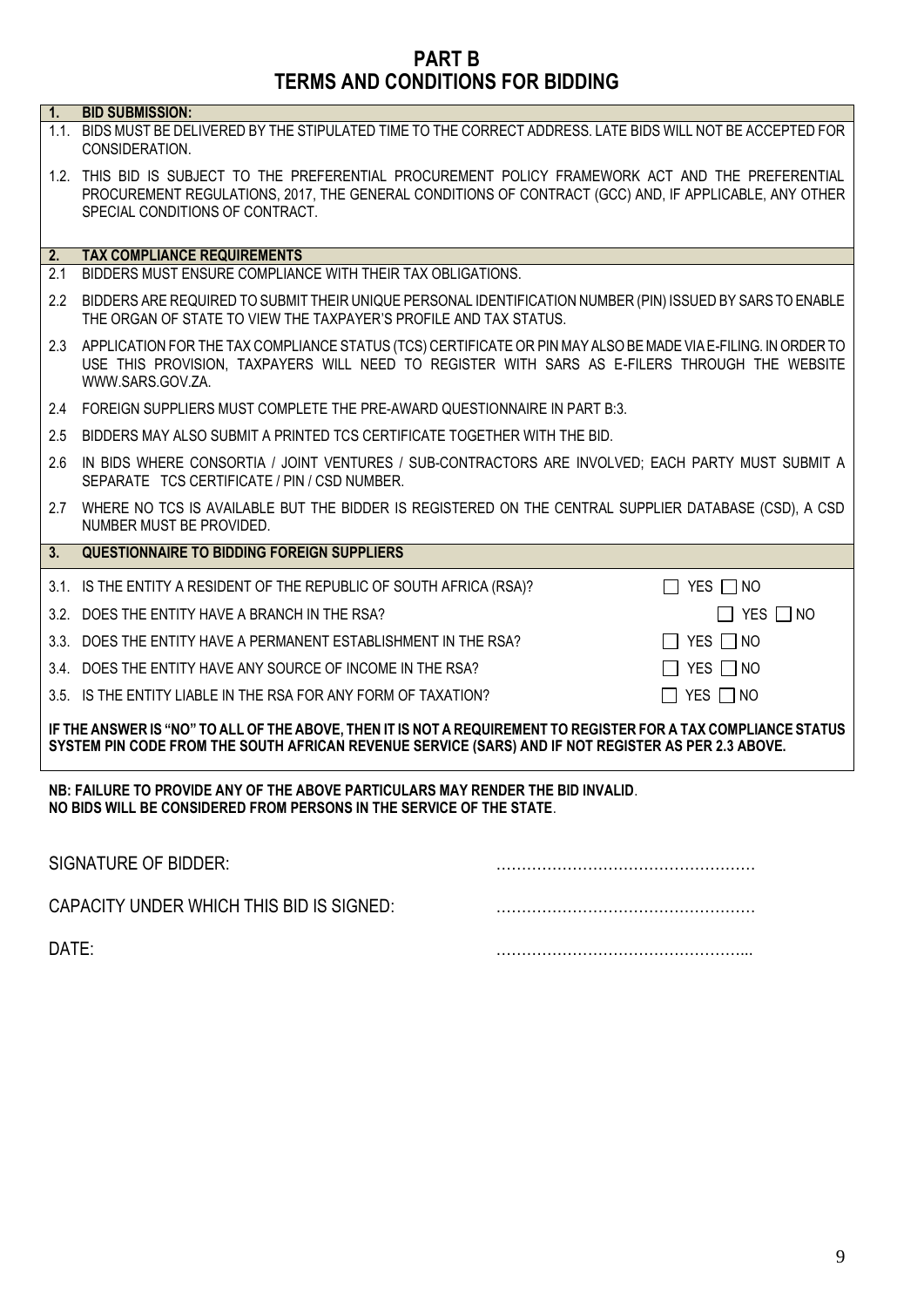#### **PREFERENCE POINTS CLAIM FORM IN TERMS OF THE PREFERENTIAL PROCUREMENT REGULATIONS 2017**

This preference form must form part of all bids invited. It contains general information and serves as a claim form for preference points for Broad-Based Black Economic Empowerment (B-BBEE) Status Level of Contribution

#### **NB: BEFORE COMPLETING THIS FORM, BIDDERS MUST STUDY THE GENERAL CONDITIONS, DEFINITIONS AND DIRECTIVES APPLICABLE IN RESPECT OF B-BBEE, AS PRESCRIBED IN THE PREFERENTIAL PROCUREMENT REGULATIONS, 2017.**

#### **1. GENERAL CONDITIONS**

- 1.1 The following preference point systems are applicable to all bids:
	- the 80/20 system for requirements with a Rand value of up to R50 000 000 (all applicable taxes included); and
	- the 90/10 system for requirements with a Rand value above R50 000 000 (all applicable taxes included).
- 1.2 The value of this bid is estimated not to exceed R50 000 000 (all applicable taxes included) and therefore the 80/20 system shall be applicable.
- 1.3 Points for this bid shall be awarded for:
	- (a) Price; and
	- (b) B-BBEE Status Level of Contributor.
	- 1.4. The maximum points for this bid are allocated as follows:

|         |                                                   | <b>POINTS</b> |
|---------|---------------------------------------------------|---------------|
| 1.4.1.1 | <b>PRICE</b>                                      | 80            |
|         | 1.4.1.2 B-BBEE STATUS LEVEL OF CONTRIBUTOR        | 20            |
|         | Total points for Price and B-BBEE must not exceed | 100           |

- 1.5 Failure on the part of a bidder to submit proof of B-BBEE Status Level of contributor together with the bid, will be interpreted to mean that preference points for B-BBEE status level of contribution are not claimed.
- 1.6. The purchaser reserves the right to require a bidder, either before a bid is adjudicated or at any time subsequently, to substantiate any claim in regard to preferences, in any manner required by the purchaser.

#### **2. DEFINITIONS**

- (a) **"B-BBEE"** means broad-based black economic empowerment as defined in section 1 of the Broad-Based Black Economic Empowerment Act;
- (b) "**B-BBEE status level of contributor"** means the B-BBEE status of an entity in terms of a code of good practice on black economic empowerment, issued in terms of section 9(1) of the Broad-Based Black Economic Empowerment Act;
- (c) **"bid"** means a written offer in a prescribed or stipulated form in response to an invitation by an organ of state for the provision of goods or services, through price quotations, advertised competitive bidding processes or proposals;
- (d) **"Broad-Based Black Economic Empowerment Act"** means the Broad-Based Black Economic Empowerment Act, 2003 (Act No. 53 of 2003);
- **(e) "EME"** means an Exempted Micro Enterprise in terms of a code of good practice on black economic empowerment issued in terms of section 9 (1) of the Broad-Based Black Economic Empowerment Act;
- (f) **"functionality"** means the ability of a tenderer to provide goods or services in accordance with specifications as set out in the tender documents.
- (g) **"prices"** includes all applicable taxes less all unconditional discounts;
- (h) **"proof of B-BBEE status level of contributor"** means: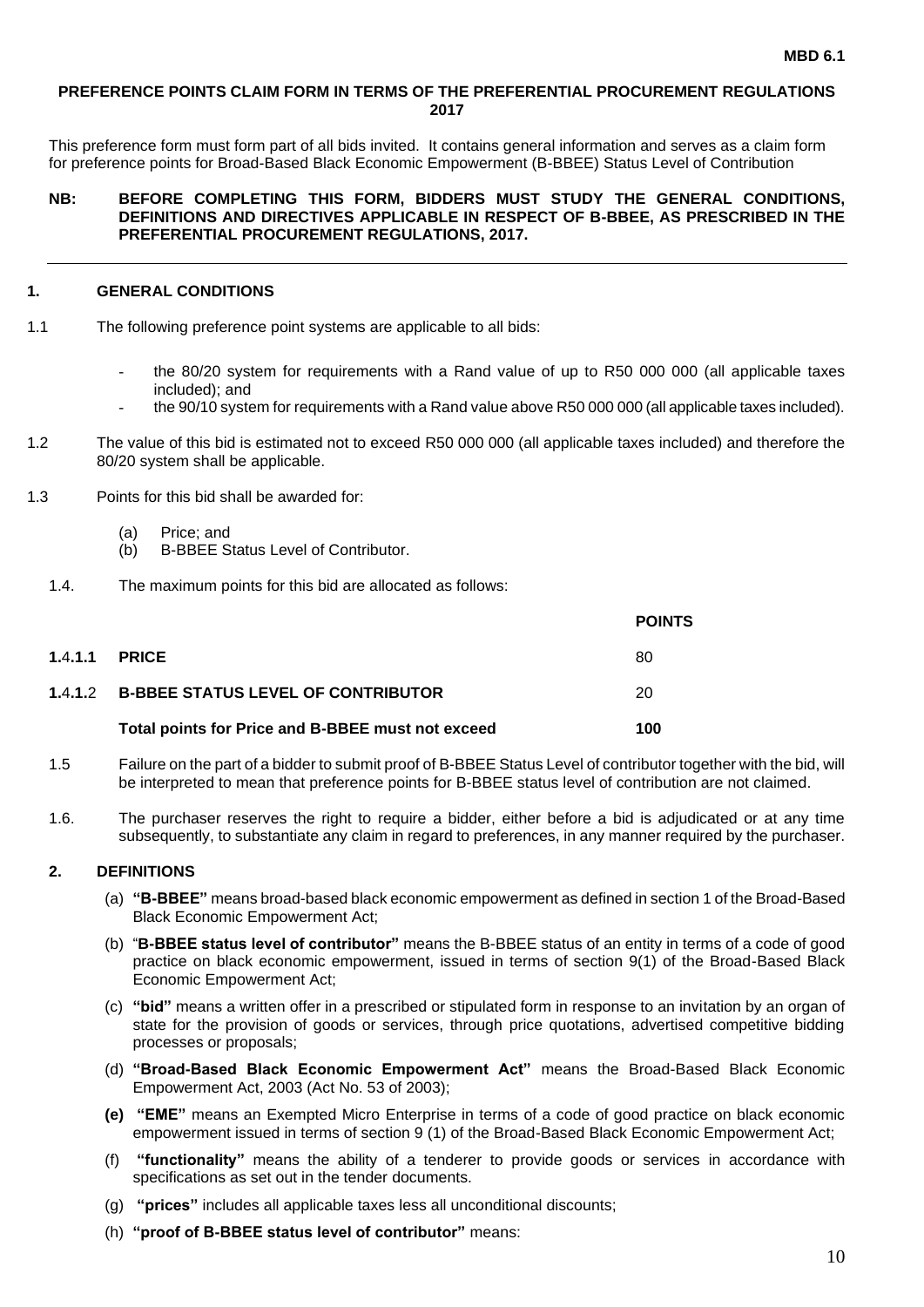1)BBEE Status level certificate issued by an authorized body or person;

2)A sworn affidavit as prescribed by the B-BBEE Codes of Good Practice;

3)Any other requirement prescribed in terms of the B-BBEE Act;

- (i) **"QSE"** means a qualifying small business enterprise in terms of a code of good practice on black economic empowerment issued in terms of section 9 (1) of the Broad-Based Black Economic Empowerment Act;
- *(j)* **"rand value"** means the total estimated value of a contract in Rand, calculated at the time of bid invitation, and includes all applicable taxes;

## **3. POINTS AWARDED FOR PRICE**

#### **3.1 THE 80/20 OR 90/10 PREFERENCE POINT SYSTEMS**

A maximum of 80 or 90 points is allocated for price on the following basis: **80/20 or 90/10**

$$
Ps = 80\left(1 - \frac{Pt - P \min P}{ \min \right) \qquad \text{or} \qquad \qquad Ps = 90\left(1 - \frac{Pt - P \min P}{ \min \right)
$$

Where

 $P_s$  = Points scored for price of bid under consideration

 $P_t$  = Price of bid under consideration

 $P_{min}$  = Price of lowest acceptable bid

#### **4. POINTS AWARDED FOR B-BBEE STATUS LEVEL OF CONTRIBUTOR**

4.1 In terms of Regulation 6 (2) and 7 (2) of the Preferential Procurement Regulations, preference points must be awarded to a bidder for attaining the B-BBEE status level of contribution in accordance with the table below:

| <b>B-BBEE Status Level of</b><br><b>Contributor</b> | <b>Number of points</b><br>(90/10 system) | <b>Number of points</b><br>(80/20 system) |
|-----------------------------------------------------|-------------------------------------------|-------------------------------------------|
|                                                     | 10                                        | 20                                        |
|                                                     | 9                                         | 18                                        |
| 3                                                   | 6                                         | 14                                        |
| 4                                                   | 5                                         | 12                                        |
| 5                                                   | 4                                         | 8                                         |
| 6                                                   | 3                                         | 6                                         |
|                                                     | 2                                         | 4                                         |
| 8                                                   |                                           | 2                                         |
| Non-compliant<br>contributor                        |                                           |                                           |

#### **5. BID DECLARATION**

- 5.1 Bidders who claim points in respect of B-BBEE Status Level of Contribution must complete the following:
- **6. B-BBEE STATUS LEVEL OF CONTRIBUTOR CLAIMED IN TERMS OF PARAGRAPHS 1.4 AND 4.1**
- 6.1 B-BBEE Status Level of Contributor: . = ……… (maximum of 10 or 20 points) (Points claimed in respect of paragraph 7.1 must be in accordance with the table reflected in paragraph 4.1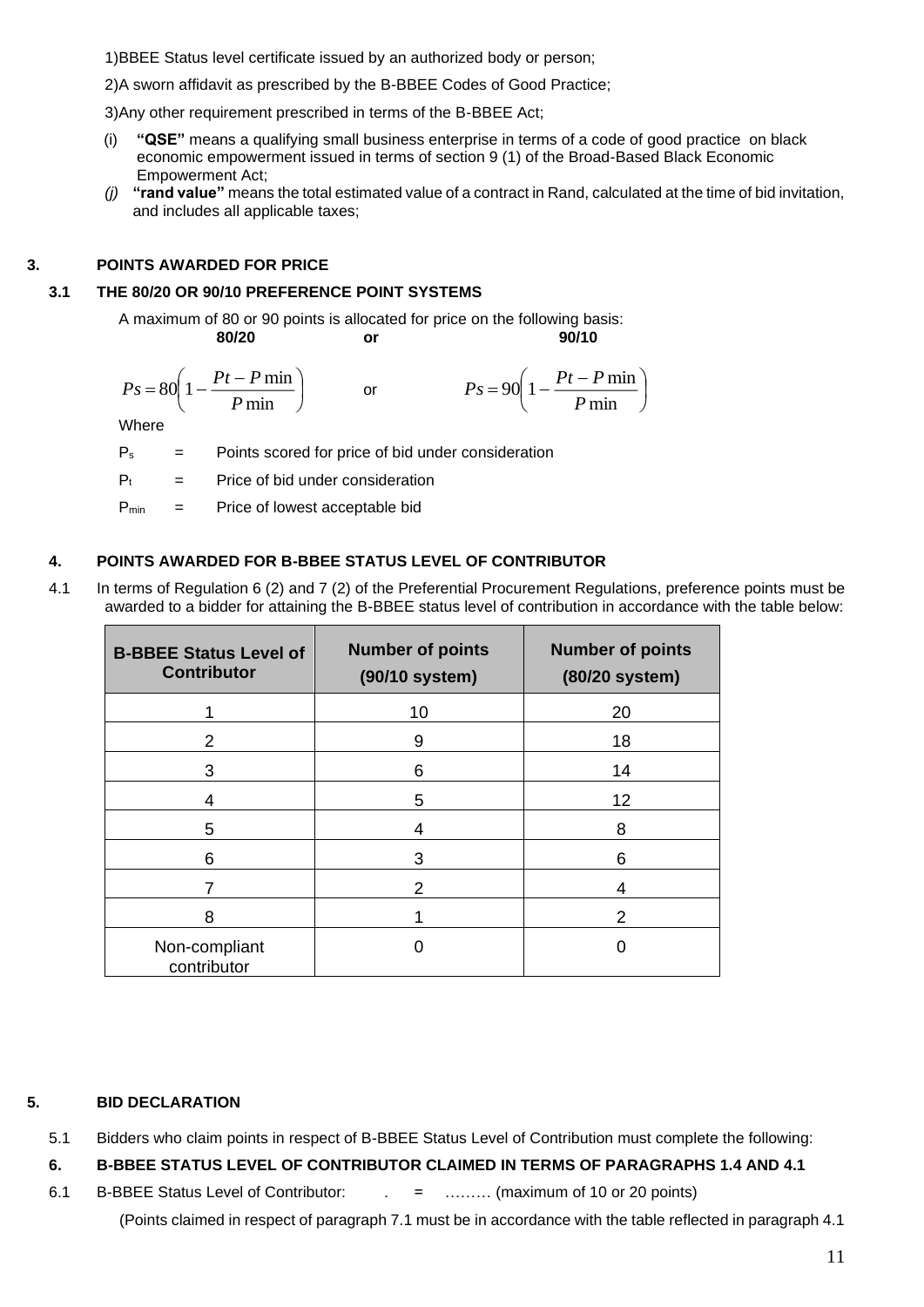and must be substantiated by relevant proof of B-BBEE status level of contributor.

#### **7. SUB-CONTRACTING**

7.1 Will any portion of the contract be sub-contracted?

#### (*Tick applicable box*)

- 7.1.1 If yes, indicate:
	- i) What percentage of the contract will be subcontracted............…………….…………%
	- ii) The name of the sub-contractor…………………………………………………………..
	- iii) The B-BBEE status level of the sub-contractor......................................……………..
	- iv) Whether the sub-contractor is an EME or QSE *(Tick applicable box*)
		- YES NO
	- v) **Specify, by ticking the appropriate box, if subcontracting with an enterprise in terms of Preferential Procurement Regulations, 2017:**

| Designated Group: An EME or QSE which is at last 51% owned by:    | <b>EME</b><br>$\mathcal{L}$ | QSE |
|-------------------------------------------------------------------|-----------------------------|-----|
| <b>Black people</b>                                               |                             |     |
| Black people who are youth                                        |                             |     |
| Black people who are women                                        |                             |     |
| <b>Black people with disabilities</b>                             |                             |     |
| Black people living in rural or underdeveloped areas or townships |                             |     |
| Cooperative owned by black people                                 |                             |     |
| Black people who are military veterans                            |                             |     |
| OR                                                                |                             |     |
| Any EME                                                           |                             |     |
| Any QSE                                                           |                             |     |

#### 8. **DECLARATION WITH REGARD TO COMPANY/FIRM**

- 8.1 Name of company/firm:…………………………………………………………………………….
- 8.2 VAT registration number:……………………………………….…………………………………
- 8.3 Company registration number:…………….……………………….…………………………….
- 8.4 TYPE OF COMPANY/ FIRM
	- □ Partnership/Joint Venture / Consortium
	- □ One person business/sole propriety
	- **Close corporation**
	- D Company
	- (Pty) Limited

[TICK APPLICABLE BOX]

### 8.5 DESCRIBE PRINCIPAL BUSINESS ACTIVITIES

……………………………………………………………………………………………………………………………… ……………………………………………………………………………………………………………………………… ……………………………………………………………………………………………………………………………...

#### 8.6 COMPANY CLASSIFICATION

- Manufacturer
- **Supplier**
- D Professional service provider
- $\Box$  Other service providers, e.g. transporter, etc.

[*TICK APPLICABLE BOX*]

#### **8.7 MUNICIPAL INFORMATION**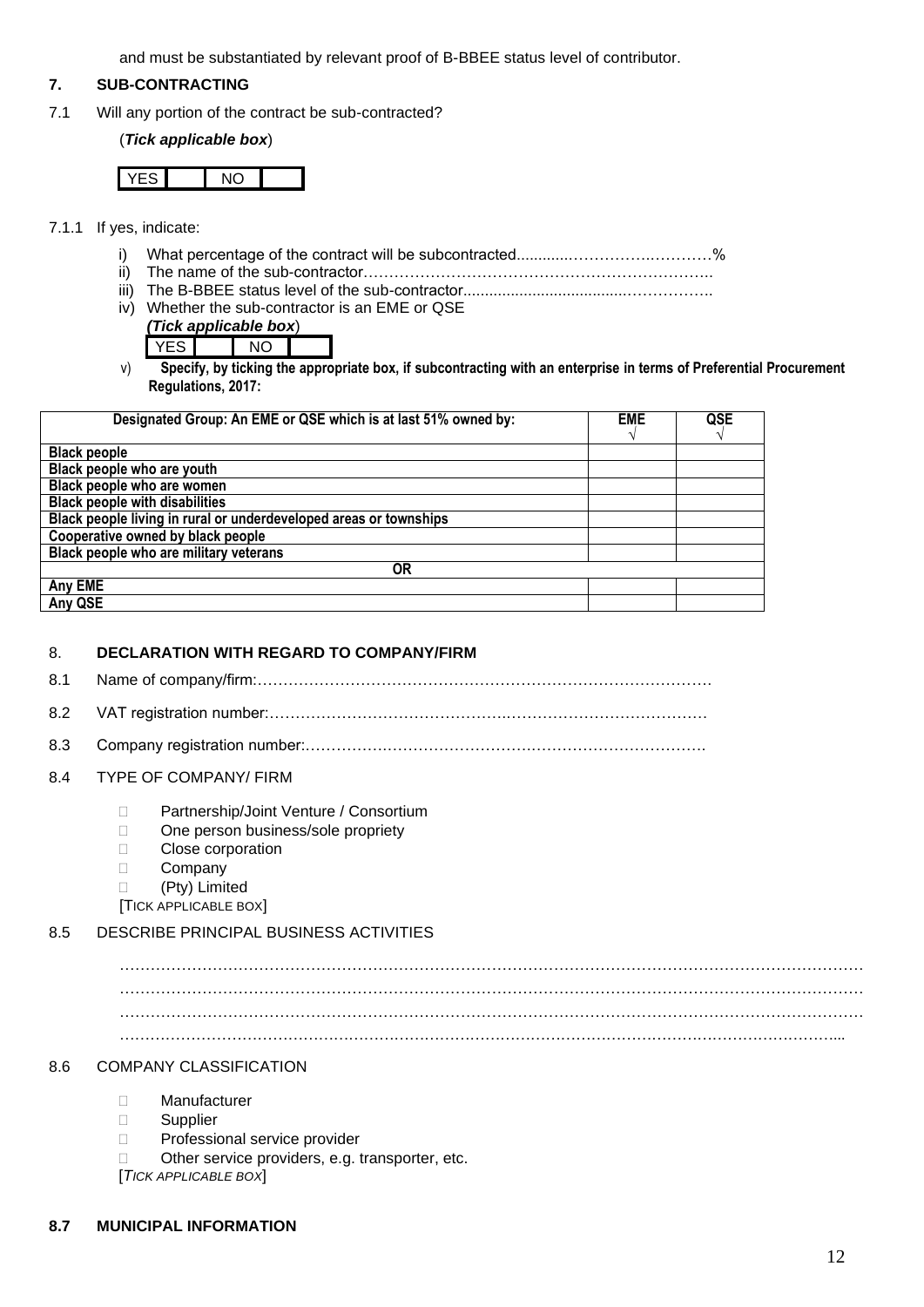**Municipality where business is situated: ….………………………………………………. Registered Account Number: …………………………. Stand Number**:……………………………………………….

- 8.8 Total number of years the company/firm has been in business: ……………………………………
- 8.9 I/we, the undersigned, who is / are duly authorised to do so on behalf of the company/firm, certify that the points claimed, based on the B-BBE status level of contributor indicated in paragraphs 1.4 and 6.1 of the foregoing certificate, qualifies the company/ firm for the preference(s) shown and I / we acknowledge that:
	- i) The information furnished is true and correct;
	- ii) The preference points claimed are in accordance with the General Conditions as indicated in paragraph 1 of this form;
	- iii) In the event of a contract being awarded as a result of points claimed as shown in paragraphs 1.4 and 6.1, the contractor may be required to furnish documentary proof to the satisfaction of the purchaser that the claims are correct;
	- iv) If the B-BBEE status level of contributor has been claimed or obtained on a fraudulent basis or any of the conditions of contract have not been fulfilled, the purchaser may, in addition to any other remedy it may have –
		- (a) disqualify the person from the bidding process;
		- (b) recover costs, losses or damages it has incurred or suffered as a result of that person's conduct;
		- (c) cancel the contract and claim any damages which it has suffered as a result of having to make less favourable arrangements due to such cancellation;
		- (d) recommend that the bidder or contractor, its shareholders and directors, or only the shareholders and directors who acted on a fraudulent basis, be restricted by the National Treasury from obtaining business from any organ of state for a period not exceeding 10 years, after the *audi alteram partem* (hear the other side) rule has been applied; and
		- (e) forward the matter for criminal prosecution.

| <b>WITNESSES</b> |                            |
|------------------|----------------------------|
|                  | SIGNATURE(S) OF BIDDERS(S) |
| ົ                | DATE:<br><b>ADDRESS</b>    |
|                  |                            |
|                  |                            |
|                  |                            |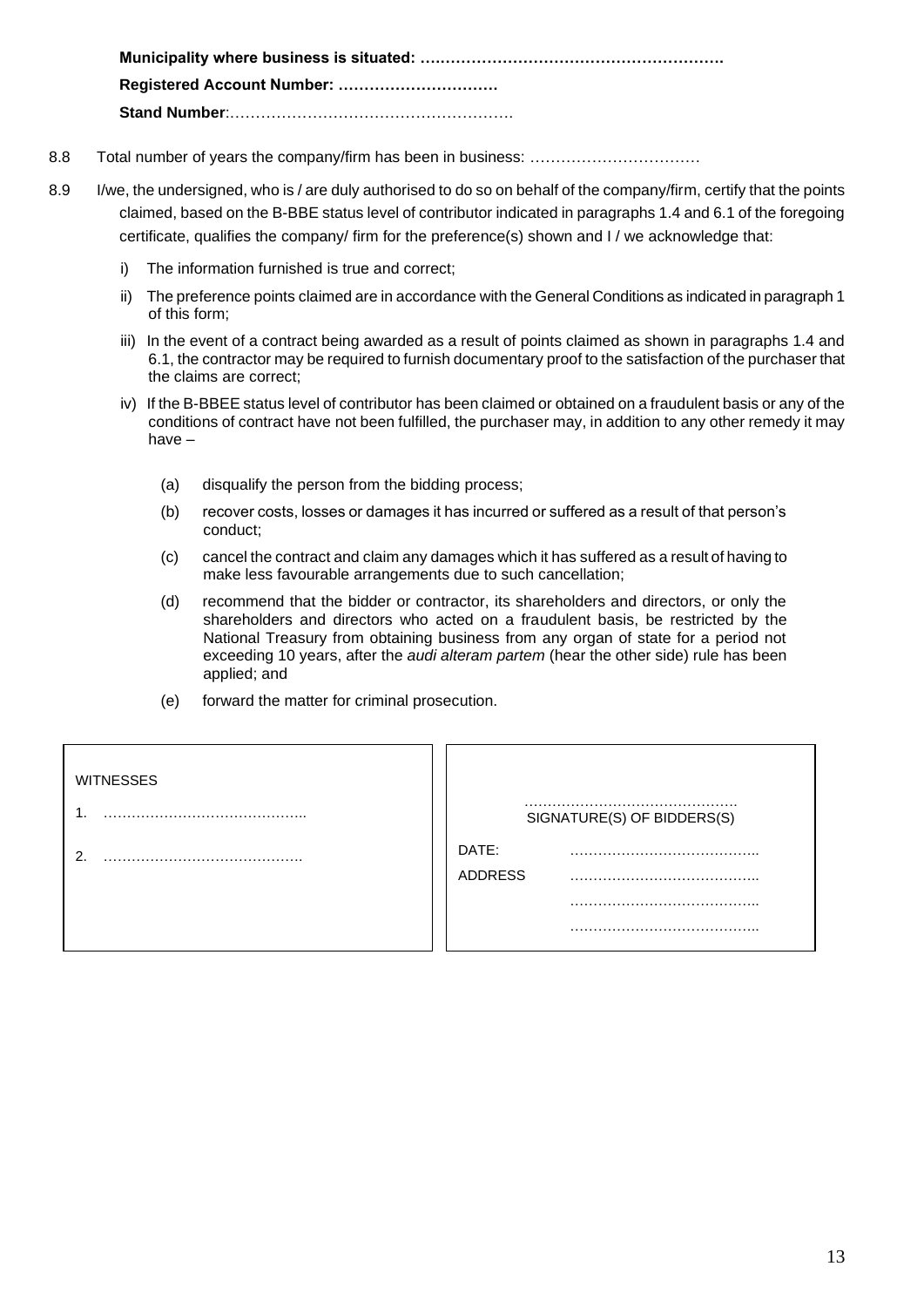#### **DECLARATION OF BIDDER'S PAST SUPPLY CHAIN MANAGEMENT PRACTICES**

- 1 This Municipal Bidding Document must form part of all bids invited.
- 2 It serves as a declaration to be used by municipalities and municipal entities in ensuring that when goods and services are being procured, all reasonable steps are taken to combat the abuse of the supply chain management system.
- 3 The bid of any bidder may be rejected if that bidder, or any of its directors have:
	- a. abused the municipality's / municipal entity's supply chain management system or committed any improper conduct in relation to such system;
	- b. been convicted for fraud or corruption during the past five years;
	- c. willfully neglected, reneged on or failed to comply with any government, municipal or other public sector contract during the past five years; or
	- d. been listed in the Register for Tender Defaulters in terms of section 29 of the Prevention and Combating of Corrupt Activities Act (No 12 of 2004).

#### **4 In order to give effect to the above, the following questionnaire must be completed and submitted with the bid.**

| Item  | Question                                                                                                                                                                                                                                                                                                                                                                                                                                          | Yes | <b>No</b> |
|-------|---------------------------------------------------------------------------------------------------------------------------------------------------------------------------------------------------------------------------------------------------------------------------------------------------------------------------------------------------------------------------------------------------------------------------------------------------|-----|-----------|
| 4.1   | Is the bidder or any of its directors listed on the National Treasury's database as<br>a company or person prohibited from doing business with the public sector?<br>(Companies or persons who are listed on this database were informed in<br>writing of this restriction by the National Treasury after the audi alteram<br>partem rule was applied).                                                                                           | Yes | No        |
| 4.1.1 | If so, furnish particulars:                                                                                                                                                                                                                                                                                                                                                                                                                       |     |           |
| 4.2   | Is the bidder or any of its directors listed on the Register for Tender Defaulters in<br>terms of section 29 of the Prevention and Combating of Corrupt Activities Act (No<br>12 of 2004)?<br>(To access this Register enter the National Treasury's website,<br>www.treasury.gov.za, click on the icon "Register for Tender Defaulters" or<br>submit your written request for a hard copy of the Register to facsimile<br>number (012) 3265445). | Yes | <b>No</b> |
| 4.2.1 | If so, furnish particulars:                                                                                                                                                                                                                                                                                                                                                                                                                       |     |           |
| 4.3   | Was the bidder or any of its directors convicted by a court of law (including a<br>court of law outside the Republic of South Africa) for fraud or corruption during<br>the past five years?                                                                                                                                                                                                                                                      | Yes | No.       |
| 4.3.1 | If so, furnish particulars:                                                                                                                                                                                                                                                                                                                                                                                                                       |     |           |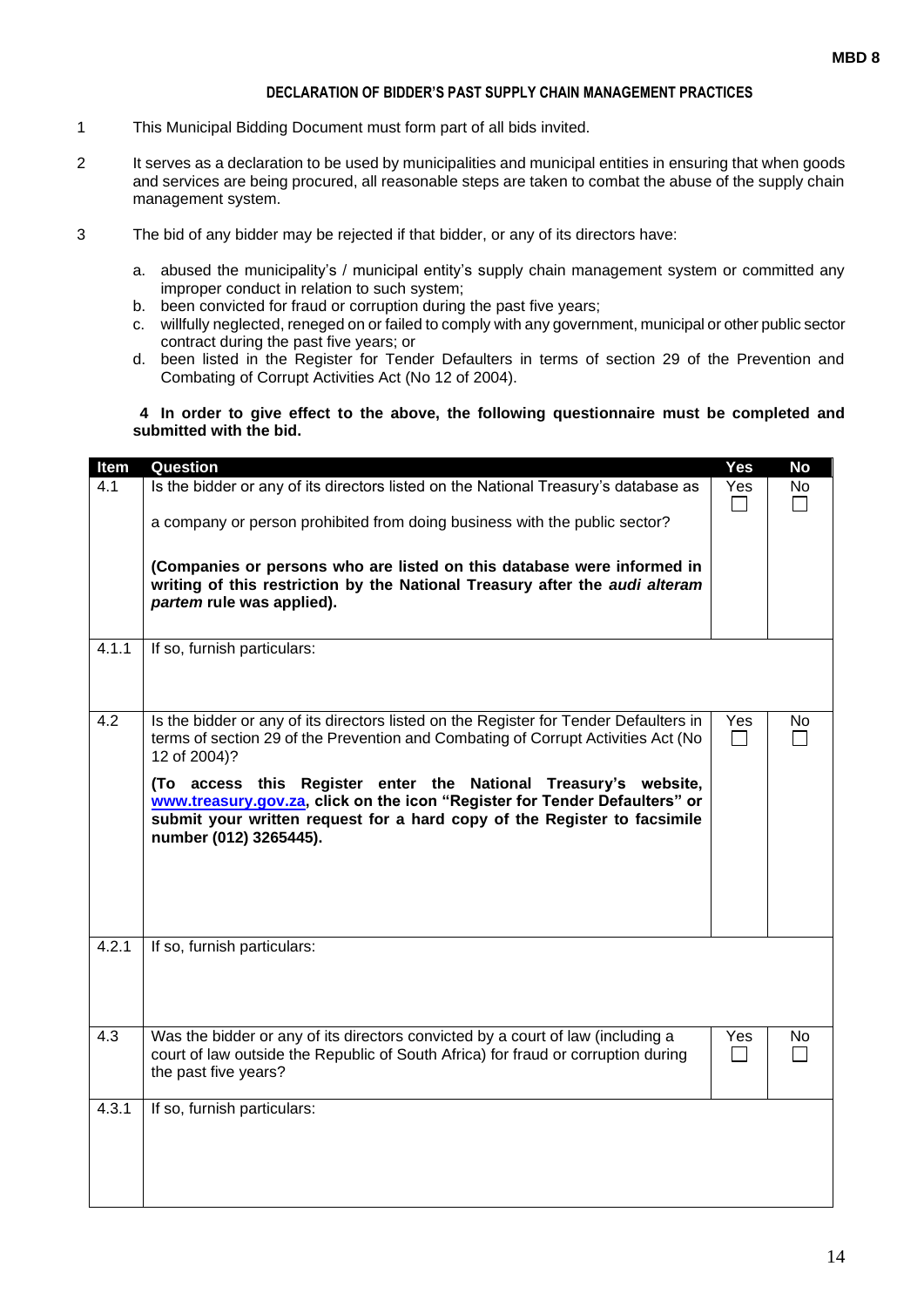| Item  | <b>Question</b>                                                                                                                                                                                                                              | Yes | <b>No</b> |
|-------|----------------------------------------------------------------------------------------------------------------------------------------------------------------------------------------------------------------------------------------------|-----|-----------|
|       |                                                                                                                                                                                                                                              |     |           |
| 4.4   | Does the bidder or any of its directors owe any municipal rates and taxes or<br>municipal charges to the municipality / municipal entity, or to any other<br>municipality / municipal entity, that is in arrears for more than three months? | Yes | No        |
| 4.4.1 | If so, furnish particulars:                                                                                                                                                                                                                  |     |           |
| 4.5   | Was any contract between the bidder and the municipality / municipal entity or<br>any other organ of state terminated during the past five years on account of<br>failure to perform on or comply with the contract?                         | Yes | No.       |
| 4.7.1 | If so, furnish particulars:                                                                                                                                                                                                                  |     |           |

## **CERTIFICATION**

**I, THE UNDERSIGNED (FULL NAME) …………..……………………………..…………………………… CERTIFY THAT** 

**THE INFORMATION FURNISHED ON THIS DECLARATION FORM TRUE AND CORRECT.**

**I ACCEPT THAT, IN ADDITION TO CANCELLATION OF A CONTRACT, ACTION MAY BE TAKEN AGAINST ME** 

**SHOULD THIS DECLARATION PROVE TO BE FALSE.**

**………………………………………... ………………..………………..**

**Signature Date** 

**………………………………………. …………………………………………………..**

**Position Position** *Name of Bidder* 

Js367bW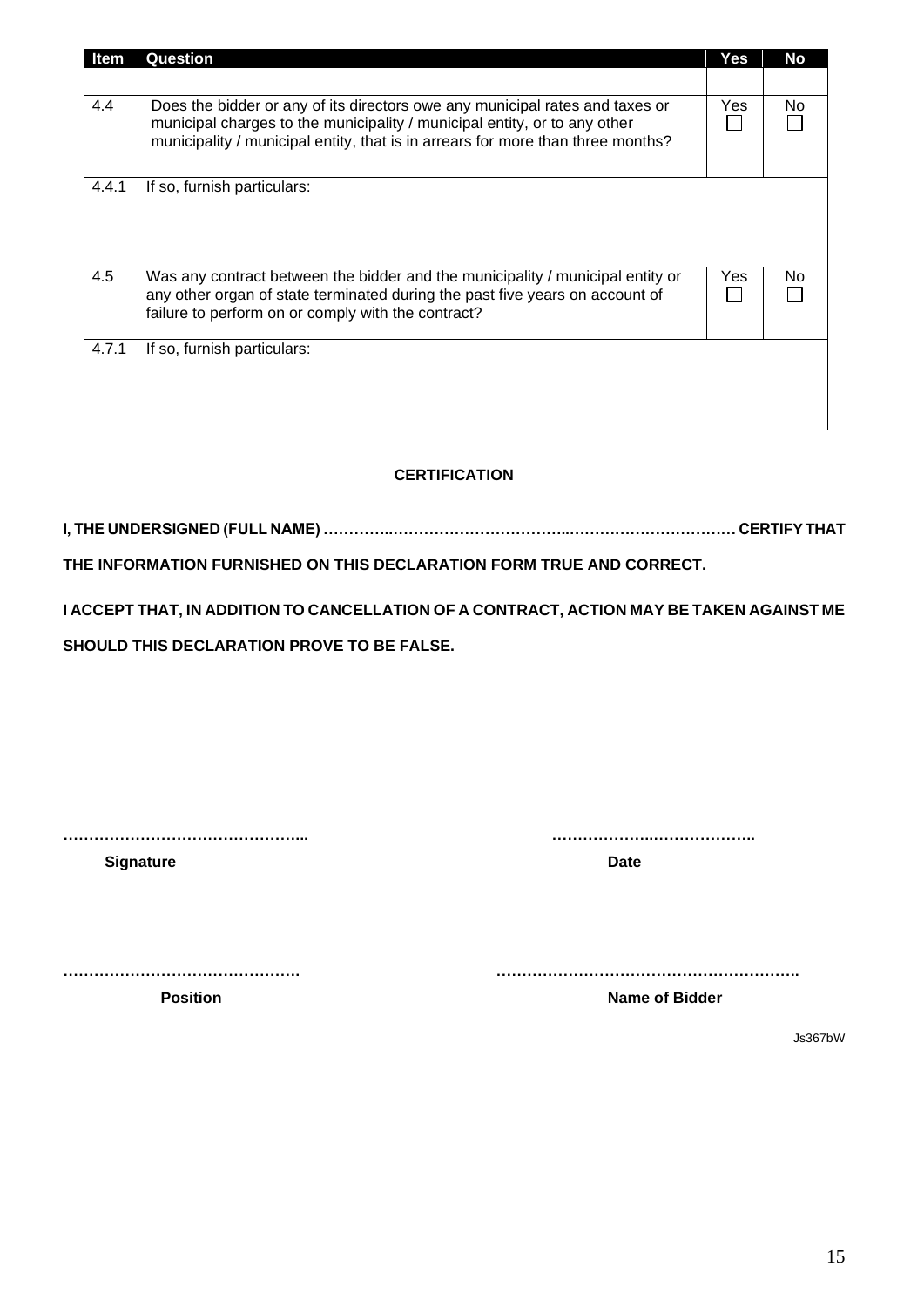## **DECLARATION OF INTEREST**

- **1.** No bid will be accepted from persons in the service of the state\*
- **2.** Any person, having a kinship with persons in the service of the state, including a blood relationship, may make an offer or offers in terms of this invitation to bid. In view of possible allegations of favouritism, should the resulting bid, or part thereof, be awarded to persons connected with or related to persons in service of the state, it is required that the bidder or their authorised representative declare their position in relation to the evaluating/adjudicating authority and/or take an oath declaring his/her interest.

**3. In order to give effect to the above, the following questionnaire must be completed and submitted with the bid**

## **NB: Tick (√) what is applicable in the box**

3.6. Are you presently in the service of the state**\*** 3.6.1. If **YES**, furnish particulars ................................................................................. ................................................................................. 3.7. Have you been in the service of the state for the past twelve months? ................................................................................... ................................................................................... 3.7.1. If **YES**, furnish particulars. ................................................................................... ................................................................................... **\***MSCM Regulations:''in the service of the state" means to be – (a) a member of – (i) any municipal council; (ii) any provincial legislature; or

(iii) the national Assembly or the national Council of provinces;

(b) a member of the board of directors of any municipal entity;

(c) an official of any municipality or municipal entity;

(d) an employee of any national or provincial department, national or provincial public entity or constitutional institution within the meaning of the Public Finance Management Act, 1999 (Act No.1 of 1999);

(e) a member of the accounting authority of any national or provincial public entity; or

(f) an employee of Parliament or a provincial legislature.

|--|

|  | - - |  |
|--|-----|--|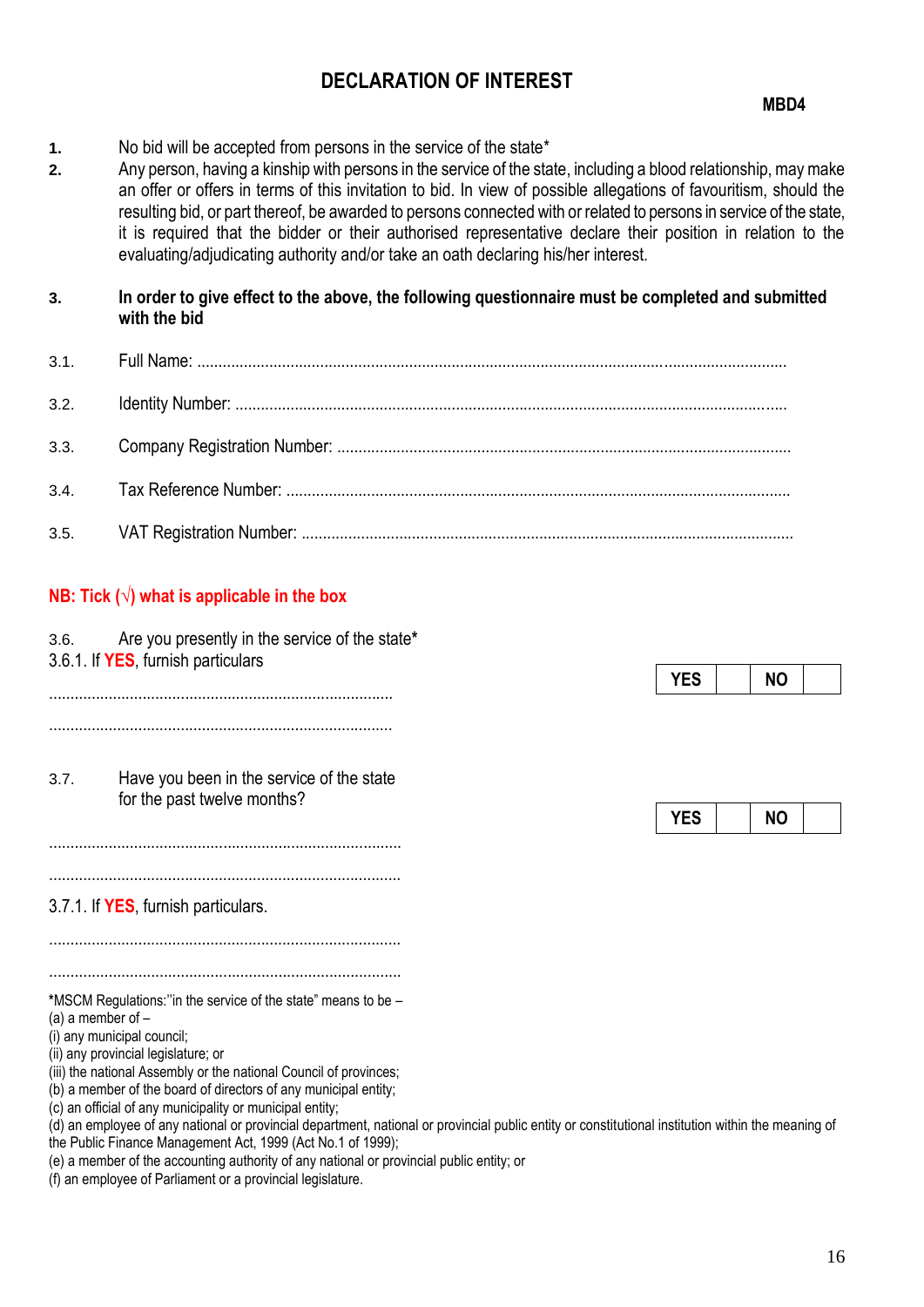|       | persons in the service of the state and who may be<br>involved with the evaluation and or adjudication of this bid?                                                          |                         |
|-------|------------------------------------------------------------------------------------------------------------------------------------------------------------------------------|-------------------------|
|       | 3.8.1. If YES, furnish particulars.                                                                                                                                          | <b>YES</b><br><b>NO</b> |
| 3.9.  | Are you, aware of any relationship (family, friend, other)<br>between a bidder and any persons in the service of the<br>state who may be involved with the evaluation and or |                         |
|       | adjudication of this bid?<br>3.9.1. If YES, furnish particulars.                                                                                                             | <b>YES</b><br><b>NO</b> |
| 3.10. | Are any of the company's directors, managers, principal<br>shareholders or stakeholders in service of the state?                                                             |                         |
|       | 3.10.1. If YES, furnish particulars.                                                                                                                                         | <b>YES</b><br><b>NO</b> |
| 3.11. | Are any spouse, child or parent of the company's directors,<br>managers, principal shareholders or stakeholders in service of state?                                         |                         |
|       | 3.11.1. If YES, furnish particulars.                                                                                                                                         | <b>YES</b><br><b>NO</b> |
|       |                                                                                                                                                                              |                         |

3.8. Do you, have any relationship (family, friend, other) with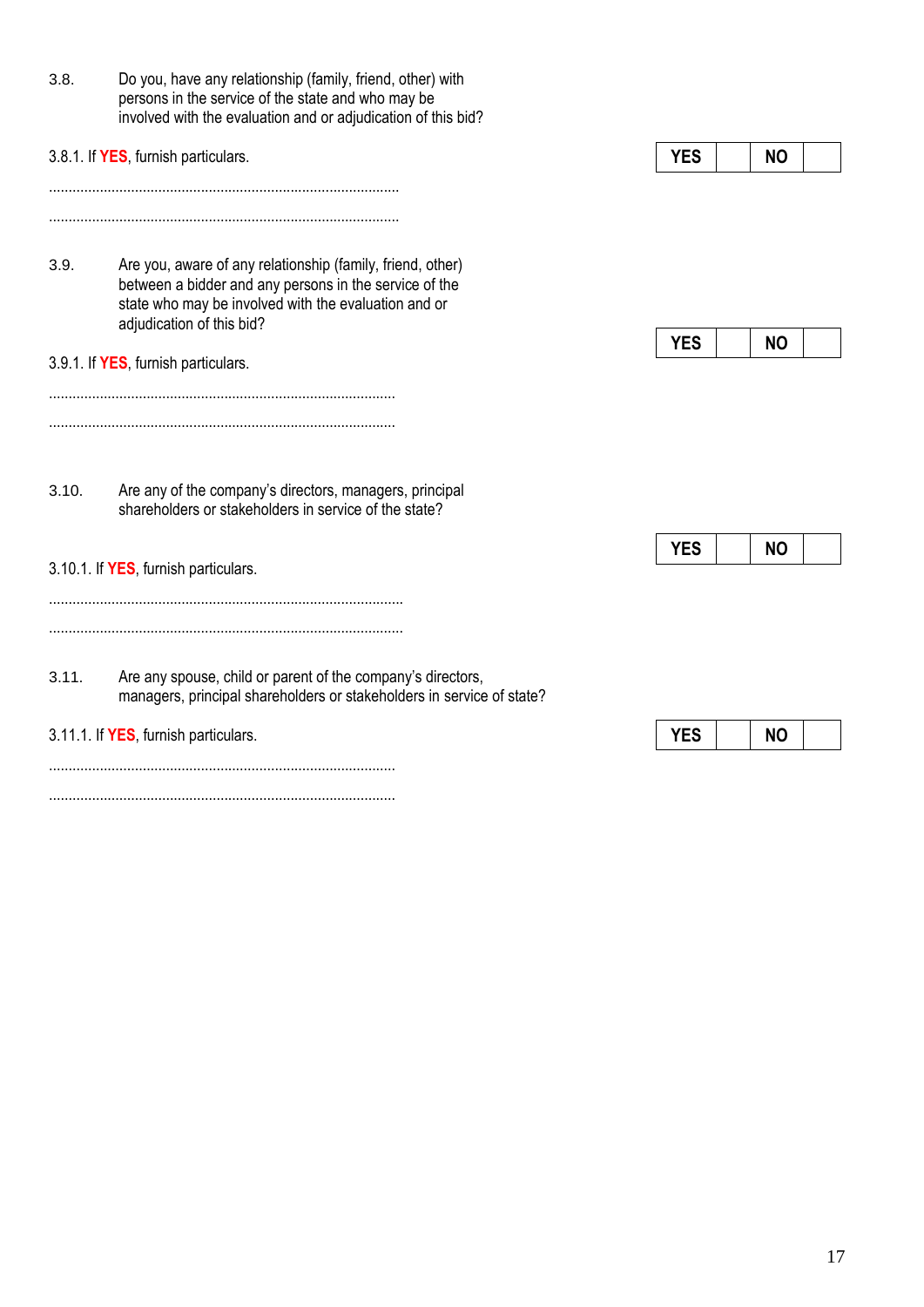4. Full details of directors / trustees / members / shareholders.

| <b>Full Name</b> | <b>Identity Number</b> | <b>State Employee</b><br><b>Number</b> |
|------------------|------------------------|----------------------------------------|
|                  |                        |                                        |
|                  |                        |                                        |
|                  |                        |                                        |
|                  |                        |                                        |
|                  |                        |                                        |
|                  |                        |                                        |
|                  |                        |                                        |
|                  |                        |                                        |
|                  |                        |                                        |

## **CERTIFICATION**

**I, THE UNDERSIGNED (NAME**) ………………………………………………………………………

**CERTIFY THAT THE INFORMATION FURNISHED ON THIS DECLARATION FORM IS CORRECT.** 

**I ACCEPT THAT THE STATE MAY ACT AGAINST ME SHOULD THIS DECLARATION PROVE TO BE** 

**FALSE.** 

| Sinnature |  |
|-----------|--|

………………………………….. ……………………………………..

…………………………………. …………………………………………………………………………

Position **Name of Bidder**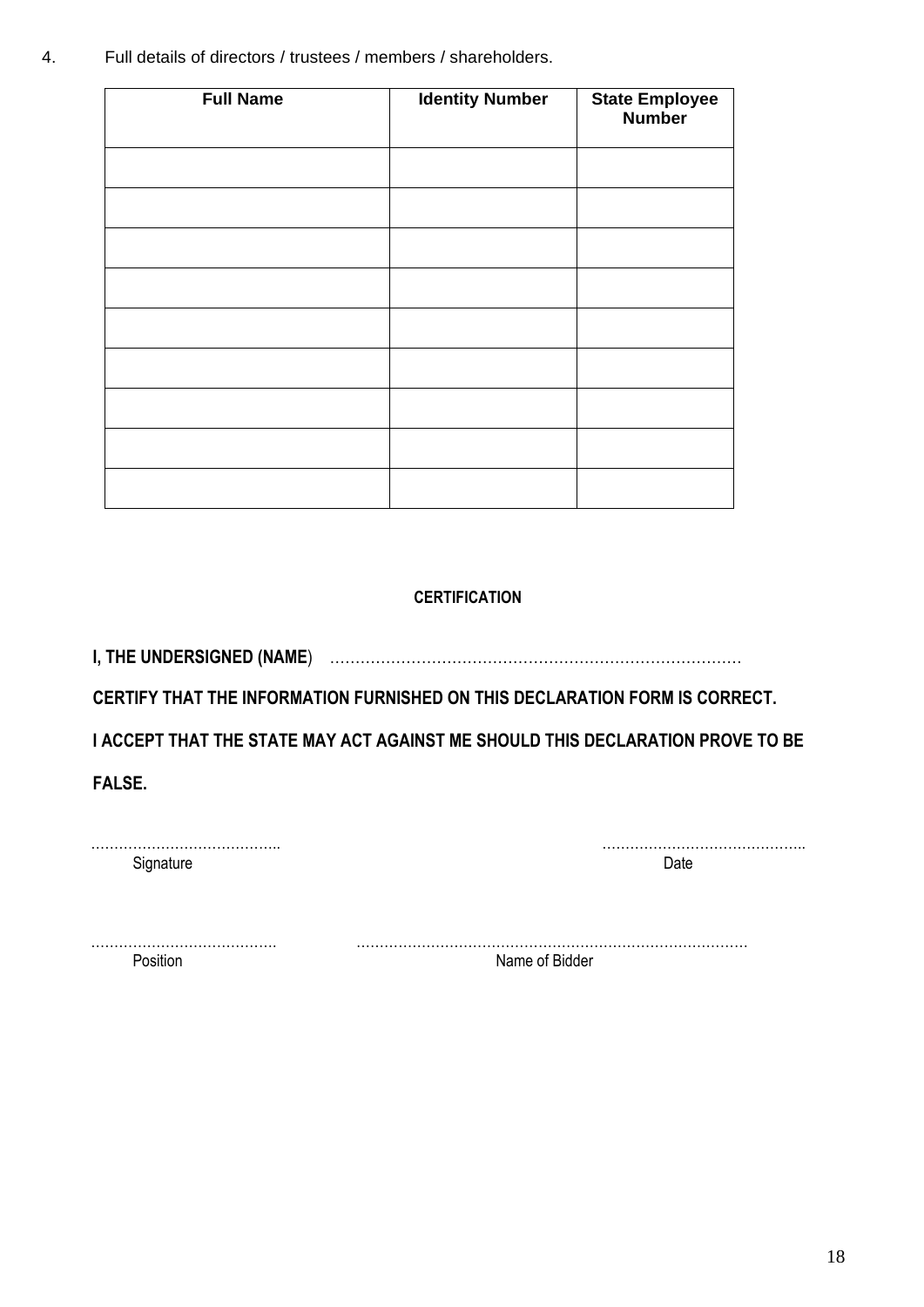## **CERTIFICATE OF INDEPENDENT BID DETERMINATION**

I, the undersigned, in submitting the accompanying bid:

## (Bid Number and Description)

\_\_\_\_\_\_\_\_\_\_\_\_\_\_\_\_\_\_\_\_\_\_\_\_\_\_\_\_\_\_\_\_\_\_\_\_\_\_\_\_\_\_\_\_\_\_\_\_\_\_\_\_\_\_\_\_\_\_\_\_\_\_\_\_\_\_\_\_\_\_\_\_

in response to the invitation for the bid made by:

(Name of Institution)

\_\_\_\_\_\_\_\_\_\_\_\_\_\_\_\_\_\_\_\_\_\_\_\_\_\_\_\_\_\_\_\_\_\_\_\_\_\_\_\_\_\_\_\_\_\_\_\_\_\_\_\_\_\_\_\_\_\_\_\_\_\_\_\_\_\_\_\_\_\_\_\_\_\_\_\_\_\_

do hereby make the following statements that I certify to be true and complete in every respect:

I certify, on behalf of:\_\_\_\_\_\_\_\_\_\_\_\_\_\_\_\_\_\_\_\_\_\_\_\_\_\_\_\_\_\_\_\_\_\_\_\_\_\_\_\_\_\_\_\_\_\_\_\_\_\_\_\_\_\_\_that:

(Name of Bidder)

- 1. I have read and I understand the contents of this Certificate;
- 2. I understand that the accompanying bid will be disqualified if this Certificate is found not to be true and complete in every respect;
- 3. I am authorized by the bidder to sign this Certificate, and to submit the accompanying bid, on behalf of the bidder;
- 4. Each person whose signature appears on the accompanying bid has been authorized by the bidder to determine the terms of, and to sign the bid, on behalf of the bidder;
- 5. For the purposes of this Certificate and the accompanying bid, I understand that the word "competitor" shall include any individual or organization, other than the bidder, whether or not affiliated with the bidder, who:
	- (a) has been requested to submit a bid in response to this bid invitation;
	- (b) could potentially submit a bid in response to this bid invitation, based on their qualifications, abilities or experience; and
	- (c) provides the same goods and services as the bidder and/or is in the same line of business as the bidder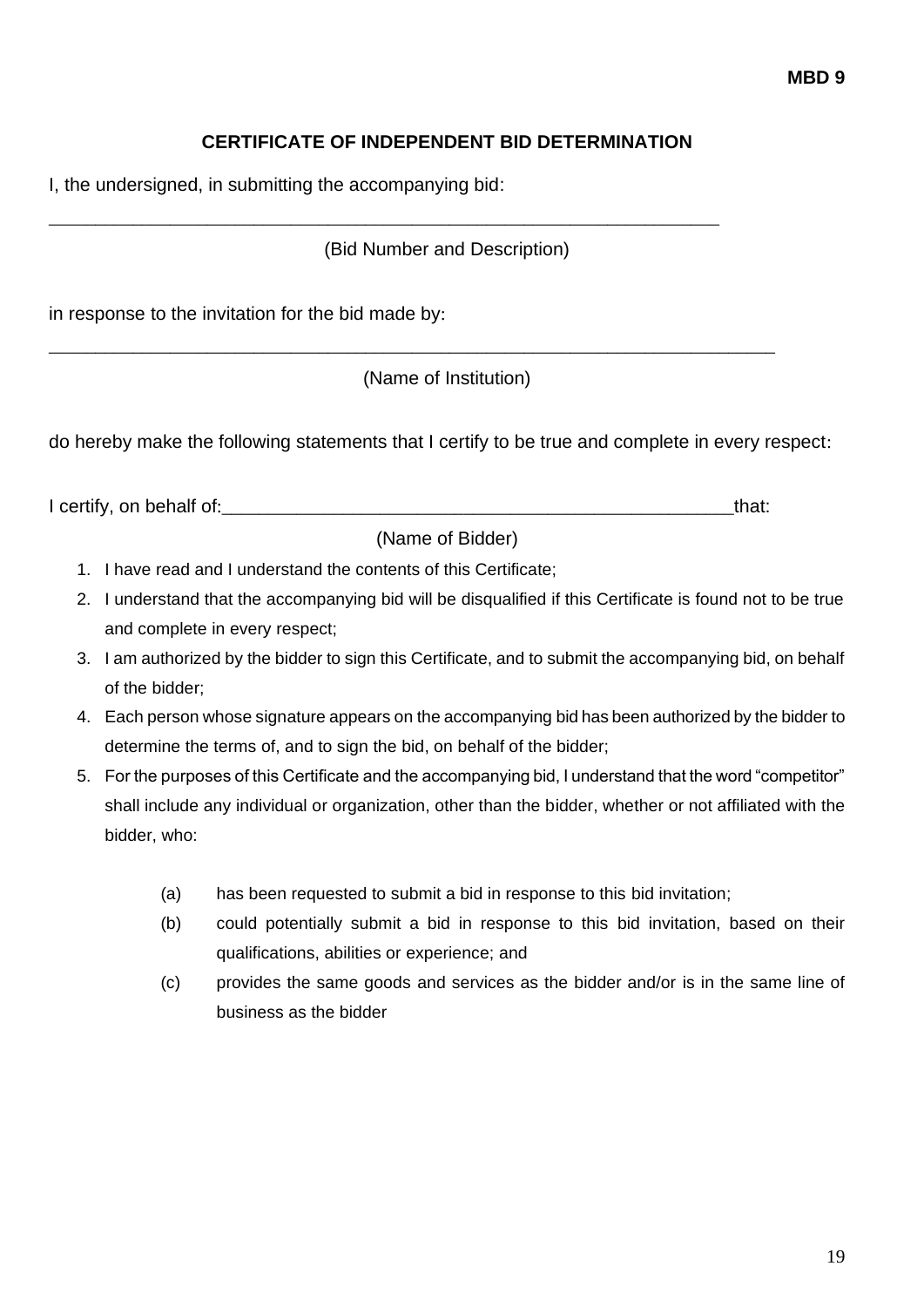- 6. The bidder has arrived at the accompanying bid independently from, and without consultation, communication, agreement or arrangement with any competitor. However communication between partners in a joint venture or consortium<sup>3</sup> will not be construed as collusive bidding.
- 7. In particular, without limiting the generality of paragraphs 6 above, there has been no consultation, communication, agreement or arrangement with any competitor regarding:
	- (a) prices;
	- (b) geographical area where product or service will be rendered (market allocation)
	- (c) methods, factors or formulas used to calculate prices;
	- (d) the intention or decision to submit or not to submit, a bid;
	- (e) the submission of a bid which does not meet the specifications and conditions of the bid; or
	- (f) bidding with the intention not to win the bid.
- 8. In addition, there have been no consultations, communications, agreements or arrangements with any competitor regarding the quality, quantity, specifications and conditions or delivery particulars of the products or services to which this bid invitation relates.
- 9. The terms of the accompanying bid have not been, and will not be, disclosed by the bidder, directly or indirectly, to any competitor, prior to the date and time of the official bid opening or of the awarding of the contract.

**³ Joint venture or Consortium means an association of persons for the purpose of combining their expertise, property, capital, efforts, skill and knowledge in an activity for the execution of a contract.**